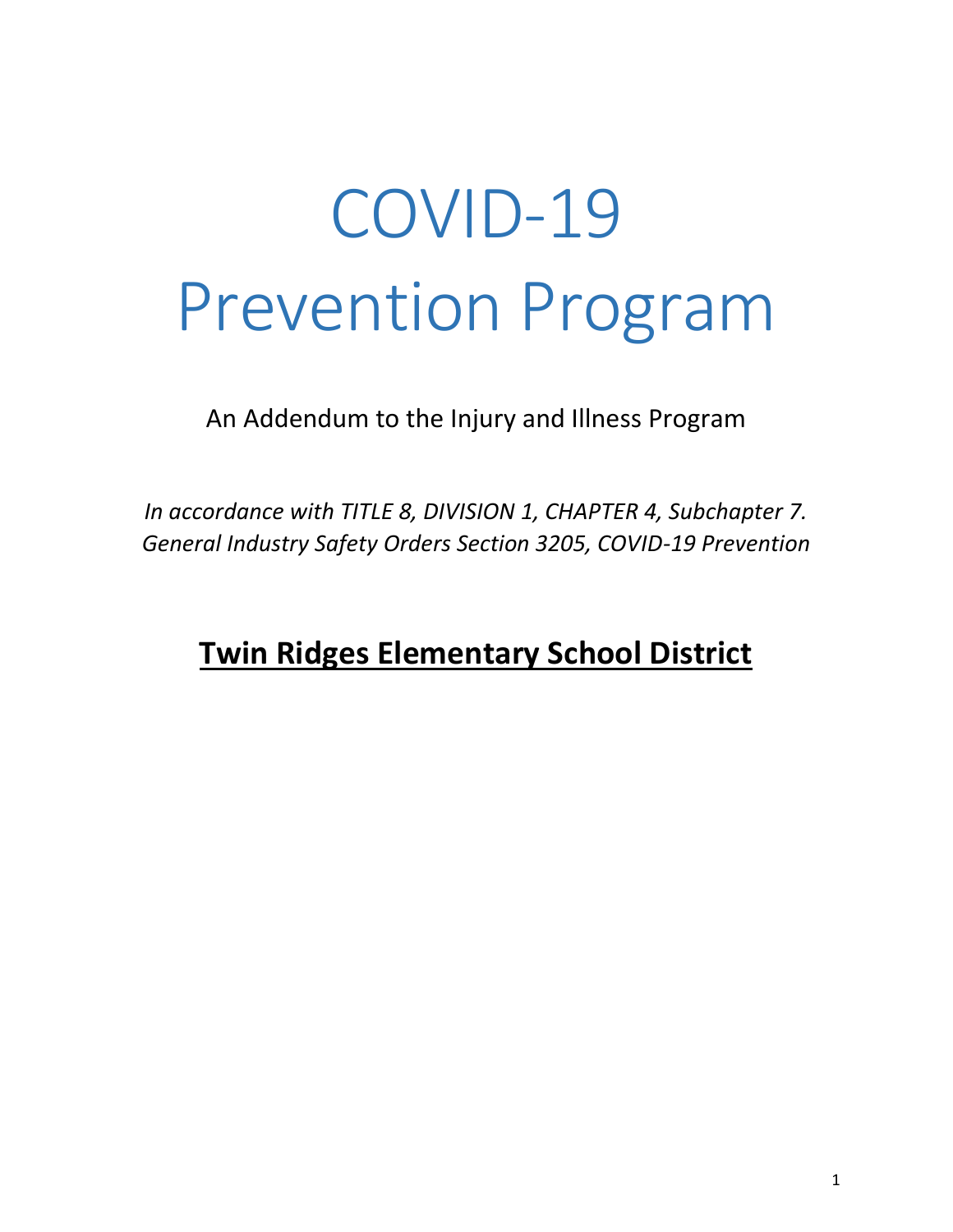An Addendum to the Injury and Illness Program: *In accordance with TITLE 8, DIVISION 1, CHAPTER 4, Subchapter 7. General Industry Safety Orders Section 3205, COVID-19 Prevention*

## **Contents**

| (a) Scope.                                                                                                                                                                                      | 4              |
|-------------------------------------------------------------------------------------------------------------------------------------------------------------------------------------------------|----------------|
| (b) Definitions.                                                                                                                                                                                | 4              |
| (c) Written COVID-19 Prevention Program Components.                                                                                                                                             | 5              |
| (1) System for communicating                                                                                                                                                                    | 5              |
| (A) Employee Reports                                                                                                                                                                            | 6              |
| (B) Procedures for accommodating employees with medical or other conditions that put them at<br>increased risk of severe COVID-19 illness                                                       | 6              |
| (C) Access to COVID-19 testing.                                                                                                                                                                 | 6              |
| (D) COVID-19 hazards and the District's COVID-19 policies and procedures to protect employees<br>and other employers, persons, and entities within or in contact with the employer's workplace. | 6              |
| (2) Identification and evaluation of COVID-19 hazards.                                                                                                                                          | 6              |
| (A) identification and evaluation of COVID-19 hazards                                                                                                                                           | 6              |
| (B) Employee Symptom Screening                                                                                                                                                                  | 7              |
| (C) Response to COVID-19 case                                                                                                                                                                   | 7              |
| (D) Workplace Assessment                                                                                                                                                                        | 7              |
| (E) Ventilation Systems                                                                                                                                                                         | $\overline{7}$ |
| (F) Ongoing monitoring and review of orders and guidance                                                                                                                                        | 7              |
| (G) Evaluate existing prevention controls                                                                                                                                                       | 8              |
| (H) Periodic Inspections                                                                                                                                                                        | 8              |
| (3) Investigating and responding to COVID-19 cases in the workplace                                                                                                                             | 8              |
| (A) Procedure to investigate COVID-19 cases in the workplace.                                                                                                                                   | 8              |
| (B) Response to a COVID-19 case in the workplace:                                                                                                                                               | 8              |
| (C) Confidentiality of Personal Identifying Information                                                                                                                                         | 9              |
| (D) Confidentiality of Employee Medical Records                                                                                                                                                 | 9              |
| (4) Correction of COVID-19 hazards.                                                                                                                                                             | 9              |
| (5) Training and instruction                                                                                                                                                                    | 9              |
| (6) Physical distancing.                                                                                                                                                                        | 10             |
| (7) Face coverings.                                                                                                                                                                             | 10             |
| (8) Other engineering controls, administrative controls, and personal protective equipment.                                                                                                     | 12             |
| (A) Partitions                                                                                                                                                                                  | 12             |
| (B) Maximize Outdoor Air                                                                                                                                                                        | 12             |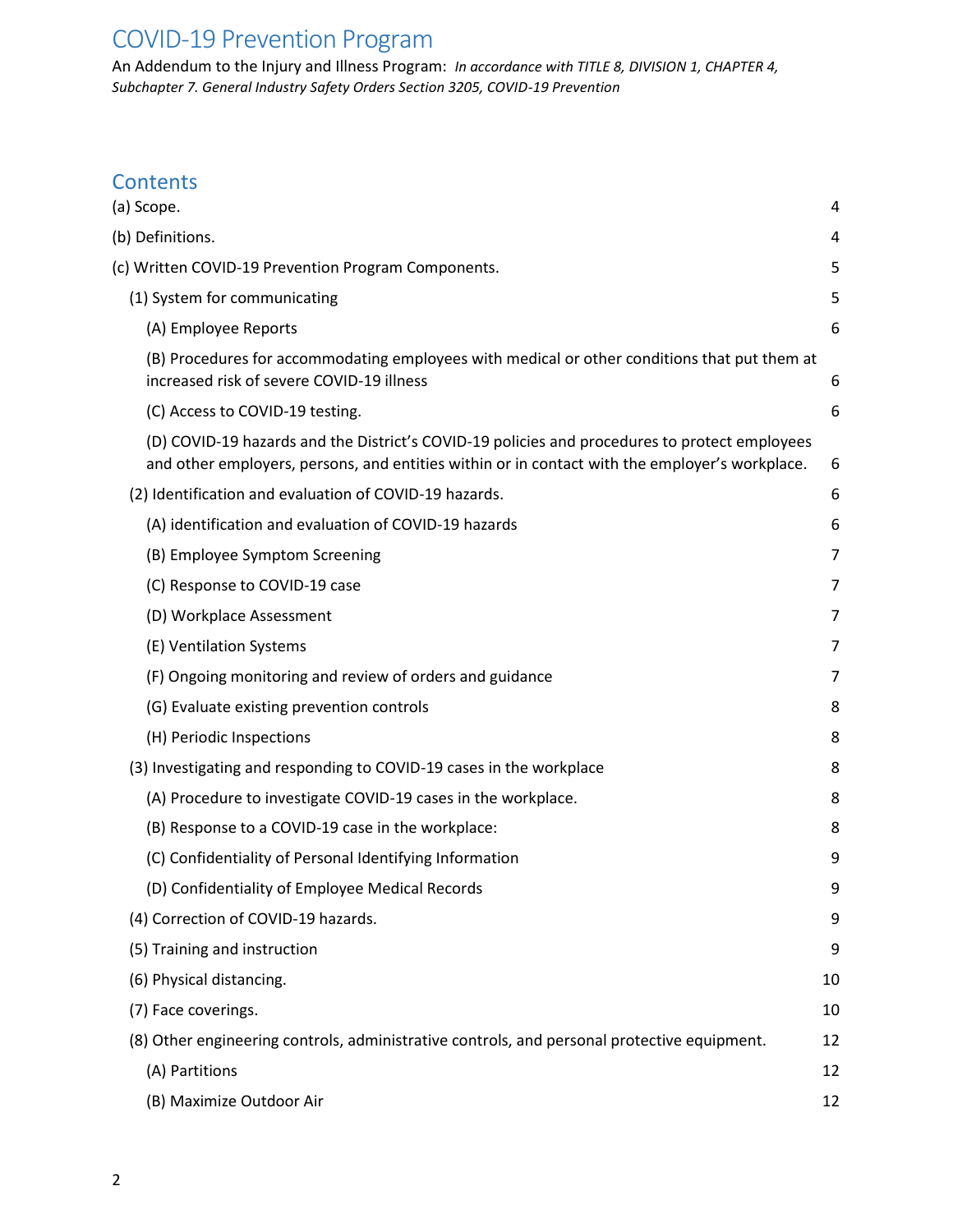An Addendum to the Injury and Illness Program: *In accordance with TITLE 8, DIVISION 1, CHAPTER 4, Subchapter 7. General Industry Safety Orders Section 3205, COVID-19 Prevention*

| (C) Cleaning and Disinfecting                                                                                                                           | 12 |
|---------------------------------------------------------------------------------------------------------------------------------------------------------|----|
| (D) Handwashing Facilities                                                                                                                              | 12 |
| (E) Personal protective equipment.                                                                                                                      | 13 |
| (9) Reporting, recordkeeping, and access.                                                                                                               | 13 |
| (A) Local Public Health                                                                                                                                 | 13 |
| (B) Cal/OSHA                                                                                                                                            | 13 |
| (C) Injury & Illness Prevention Program                                                                                                                 | 13 |
| (D) Access to the COVID-19 Prevention Program                                                                                                           | 13 |
| (E) Access to COVID-19 Case Records                                                                                                                     | 13 |
| (10) Exclusion of COVID-19 cases.                                                                                                                       | 14 |
| (A) COVID-19 Cases                                                                                                                                      | 14 |
| (B) COVID-19 Exposure Cases                                                                                                                             | 14 |
| (C) Earnings & Benefits while excluded                                                                                                                  | 14 |
| (D) This section does not limit any other applicable law, employer policy, or collective bargaining<br>agreement that provides for greater protections. | 14 |
| (E) Information on Benefits & Leaves                                                                                                                    | 14 |
| (11) Return to work criteria.                                                                                                                           | 14 |
| (A) COVID-19 cases with COVID-19 symptoms shall not return to work until:                                                                               | 14 |
| (B) COVID-19 cases who tested positive but never developed COVID-19 symptoms                                                                            | 15 |
| (C) A negative COVID-19 test shall not be required for an employee to return to work.                                                                   | 15 |
| (D) If an order to isolate or quarantine an employee is issued by a local or state health official                                                      | 15 |
| (E) Division approval of return to work                                                                                                                 | 15 |
| § 3205.1. Multiple COVID-19 Infections and COVID-19 Outbreaks.                                                                                          | 16 |
| (a) Scope.                                                                                                                                              | 16 |
| (b) COVID-19 testing.                                                                                                                                   | 16 |
| (c) Exclusion of COVID-19 cases.                                                                                                                        | 16 |
| (d) Investigation of workplace COVID-19 illness.                                                                                                        | 16 |
| (e) COVID-19 Investigation, review and hazard correction.                                                                                               | 16 |
| (f) Notifications to the local health department.                                                                                                       | 17 |
| § 3205.2. Major COVID-19 Outbreaks.                                                                                                                     | 18 |
| (a) Scope.                                                                                                                                              | 18 |
| (b) COVID-19 testing.                                                                                                                                   | 18 |
| (c) Exclusion of COVID-19 cases.                                                                                                                        | 18 |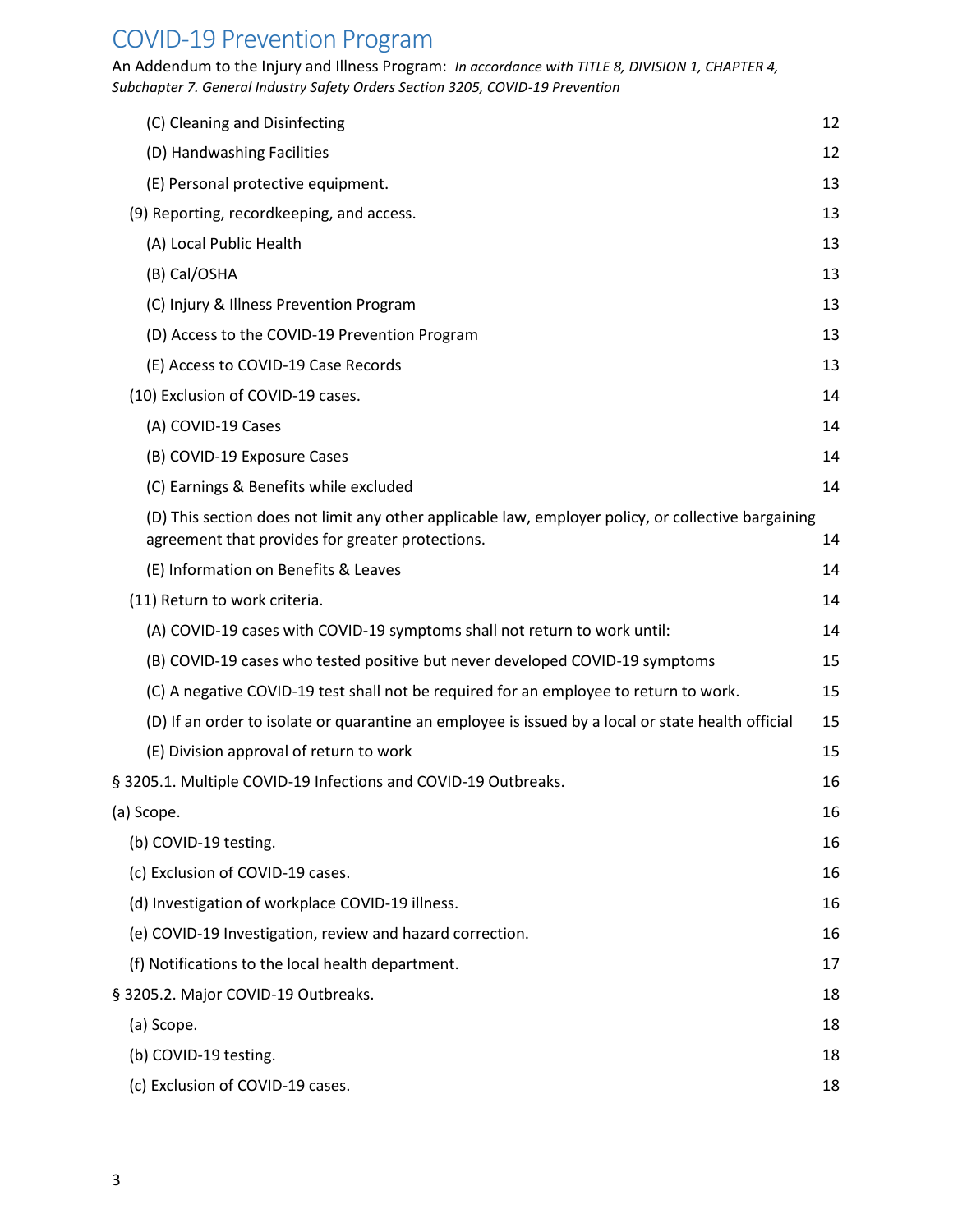An Addendum to the Injury and Illness Program: *In accordance with TITLE 8, DIVISION 1, CHAPTER 4, Subchapter 7. General Industry Safety Orders Section 3205, COVID-19 Prevention*

| (d) Investigation of workplace COVID-19 illnesses.                             | 18 |
|--------------------------------------------------------------------------------|----|
| (e) COVID-19 hazard correction.                                                | 18 |
| (f) Notifications to the local health department.                              | 19 |
| Appendix A: Guidance                                                           | 20 |
| <b>Employers - General Guidance</b>                                            | 20 |
| Guidance Employers – Office Workspaces                                         | 20 |
| Guidance - K-12 Education                                                      | 20 |
| <b>Face Covering Information</b>                                               | 20 |
| California Healthy Schools Act & Integrated Pest Management (IPM)              | 20 |
| Americans with Disabilities Act - U.S. Equal Employment Opportunity Commission | 20 |
| Appendix B: Cal/OSHA Regulations                                               | 21 |
| Subchapter 7. General Industry Safety Orders § 3205. COVID-19 Prevention.      | 21 |
| § 3205.1. Multiple COVID-19 Infections and COVID-19 Outbreaks.                 | 31 |
| § 3205.2. Major COVID-19 Outbreaks.                                            | 33 |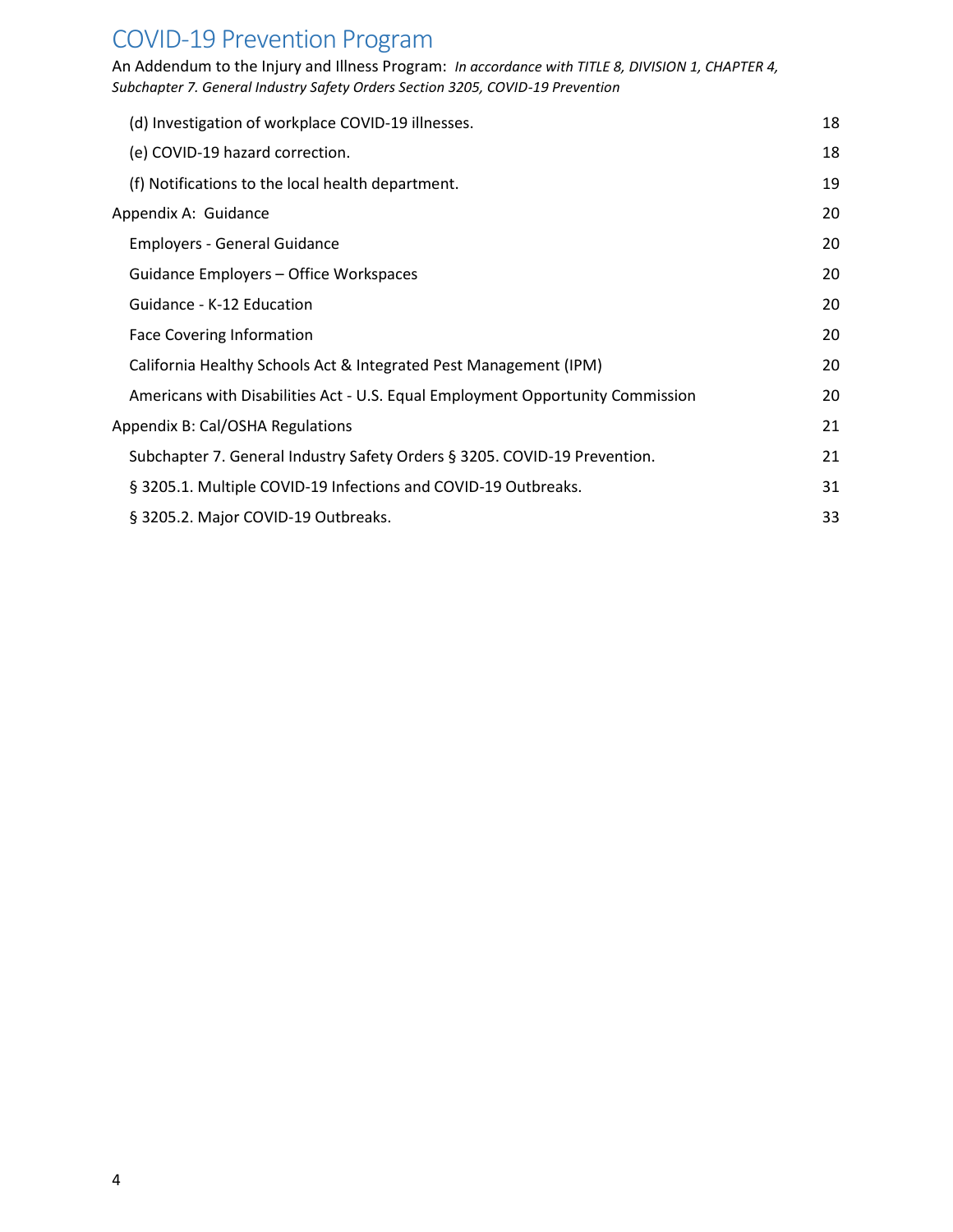An Addendum to the Injury and Illness Program: *In accordance with TITLE 8, DIVISION 1, CHAPTER 4, Subchapter 7. General Industry Safety Orders Section 3205, COVID-19 Prevention*

## <span id="page-4-0"></span>(a) Scope.

(1) This program applies to all employees and all places of employment, with the following exceptions:

- (A) Places of employment with one employee who does not have contact with other persons.
- (B) Employees working from home.
- (C) Employees when covered by section [5199, Aerosol Transmissible Diseases.](https://www.dir.ca.gov/title8/5199.html)

#### <span id="page-4-1"></span>(b) Definitions. The following definitions apply:

**"COVID-19"** means coronavirus disease, an infectious disease caused by the severe acute respiratory syndrome coronavirus 2 (SARS-CoV-2).

#### **"COVID-19 case"** means a person who:

(1) Has a positive "COVID-19 test" as defined in this section;

(2) Is subject to COVID-19-related order to isolate issued by a local or state health official; or

(3) Has died due to COVID-19, in the determination of a local health department or per inclusion in the COVID-19 statistics of a county.

A person is no longer a "COVID-19 case" in this section when a licensed health care professional determines that the person does not have COVID-19, in accordance with recommendations made by the California Department of Public Health (CDPH) or the local health department pursuant to authority granted under the Health and Safety Code or title 17, California Code of Regulations to CDPH or the local health department.

**"COVID-19 exposure"** means being within six feet of a COVID-19 case for a cumulative total of 15 minutes or greater in any 24-hour period within or overlapping with the "high-risk exposure period" defined by this section. This definition applies regardless of the use of face coverings.

**"COVID-19 hazard"** means exposure to potentially infectious material that may contain SARS-CoV-2, the virus that causes COVID-19. Potentially infectious materials include airborne droplets, small particle aerosols, and airborne droplet nuclei, which most commonly result from a person or persons exhaling, talking or vocalizing, coughing, sneezing, or procedures performed on persons which may aerosolize saliva or respiratory tract fluids, among other things. This also includes objects or surfaces that may be contaminated with SARS-CoV-2.

**"COVID-19 symptoms"** means the following unless a licensed health care professional determines the person's symptoms were caused by a known condition other than COVID-19.

- fever of 100.4 degrees Fahrenheit or higher
- chills
- cough
- shortness of breath or difficulty breathing
- fatigue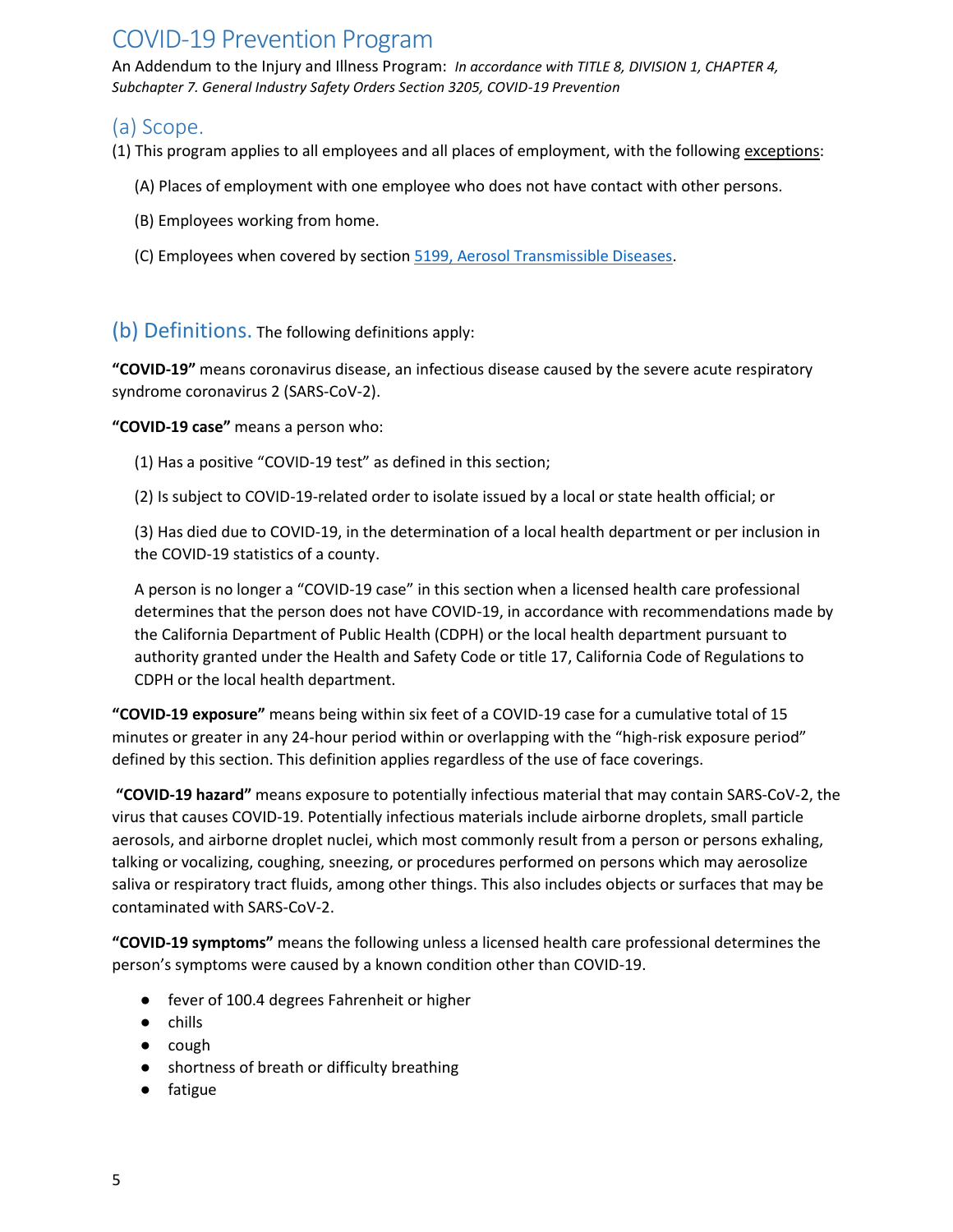An Addendum to the Injury and Illness Program: *In accordance with TITLE 8, DIVISION 1, CHAPTER 4, Subchapter 7. General Industry Safety Orders Section 3205, COVID-19 Prevention*

- muscle or body aches
- headache
- new loss of taste or smell
- sore throat
- congestion or runny nose
- nausea or vomiting, or diarrhea,

**"COVID-19 test"** means a viral test for SARS-CoV-2 that is:

(1) Approved by the United States Food and Drug Administration (FDA) or has an Emergency Use Authorization from the FDA to diagnose current infection with the SARS-CoV-2 virus; and

(2) Administered in accordance with the FDA approval or the FDA Emergency Use Authorization as applicable.

**"Exposed workplace"** means any work location, working area, or common area at work used or accessed by a COVID-19 case during the high-risk period, including bathrooms, walkways, hallways, aisles, break or eating areas, and waiting areas. The exposed workplace does not include buildings or facilities not entered by a COVID-19 case.

Effective January 1, 2021, the "exposed workplace" also includes but is not limited to the "worksite" of the COVID-19 case as defined by Labor Code section 6409.6(d)(5).

**"Face covering"** means a tightly woven fabric or non-woven material with no visible holes or openings, which covers the nose and mouth.

**"High-risk exposure period"** means the following time period:

(1) For persons who develop COVID-19 symptoms: from two days before they first develop symptoms until 10 days after symptoms first appeared, and 24 hours have passed with no fever, without the use of fever-reducing medications, and symptoms have improved; or

(2) For persons who test positive who never develop COVID-19 symptoms: from two days before until ten days after the specimen for their first positive test for COVID-19 was collected.

## <span id="page-5-0"></span>(c) Written COVID-19 Prevention Program Components.

Twin Ridges Elementary School District has developed this written COVID-19 Prevention Program, in accordance with TITLE 8, DIVISION 1, CHAPTER 4, Subchapter 7. General Industry Safety Orders Section 3205, COVID-19 Prevention.

The District's Prevention Program has been developed in accordance with the issued guidance from the State of California Department of Public Health and Cal/OSHA (Appendix A).

Elements of the COVID-19 Prevention Program include:

## <span id="page-5-1"></span>(1) System for communicating.

The District will do all of the following in a form readily understandable by employees: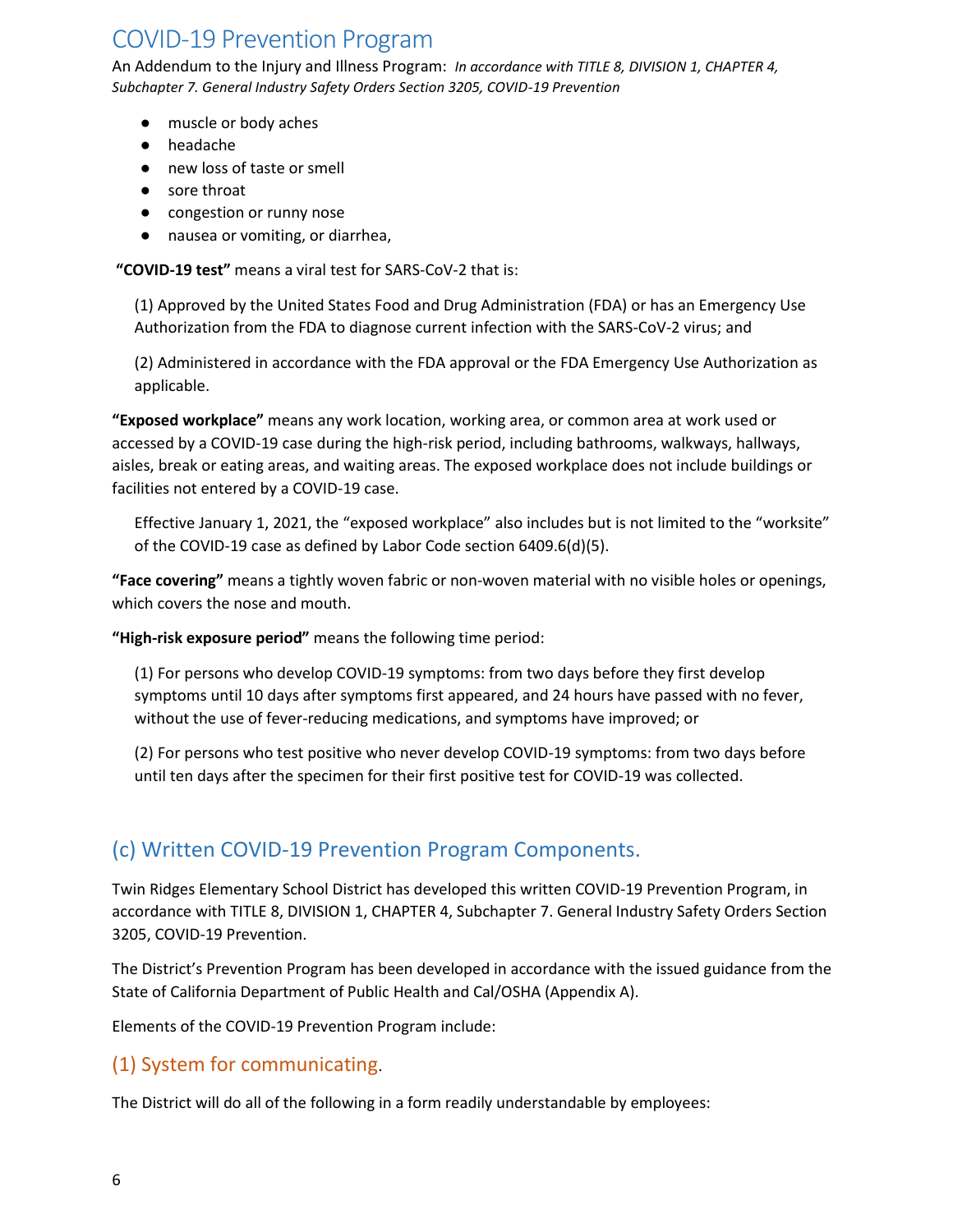An Addendum to the Injury and Illness Program: *In accordance with TITLE 8, DIVISION 1, CHAPTER 4, Subchapter 7. General Industry Safety Orders Section 3205, COVID-19 Prevention*

## <span id="page-6-0"></span>(A) Employee Reports:

All employees of the District are to, without fear of reprisal, report to their Supervisor or Manager any of the following:

- 1. **COVID-19 symptoms**: If any employee is experiencing any of the identified symptoms of COVID-19
- 2. **Possible COVID-19 exposures**: If any employee has been exposed or possibly exposed to an individual who is positive for, or has been diagnosed with COVID-19.
- 3. **Possible COVID-19 hazards at the workplace**: If any employee becomes aware of a possible hazard in the workplace that could increase the likelihood of exposure to COVID-19.

Methods of Reporting:

- 1. 1. To Whom: Superintendent Melissa Madigan and Administrative Assistant Kelly [Moreno](mailto:kmoreno@tresd.org)
- 2. 2. How: Email and Telephone Call
- 3. 3. Where: District Office
- 4. 4. When: Immediately or as soon as feasible

<span id="page-6-1"></span>(B) Procedures for accommodating employees with medical or other conditions that put them at increased risk of severe COVID-19 illness.

Employees have questions or believe they need accommodations due to COVID-19 related situations, should contact our district office at 530-265-9052. The Superintendent or Administrative Assistant will be able to provide assistance.

## <span id="page-6-2"></span>(C) Access to COVID-19 testing.

If testing is required in accordance with this written program, the District shall inform any affected employees of the reason for the COVID-19 testing and the possible consequences of a positive test. Our superintendent or administrative assistant will inform employees of the testing center locations and options within our Nevada County region. Due to continued changes with capacity, appointments, or wait times employees have options to consider. There are also additional testing centers just outside of our county if employees would like immediate access. All discussions will be strictly confidential.

<span id="page-6-3"></span>(D) COVID-19 hazards and the District's COVID-19 policies and procedures to protect employees and other employers, persons, and entities within or in contact with the employer's workplace.

Our COVID-19 Prevention Plan (CPP), Injury Illness Prevention Plan (IIPP), and 2020 Return To In-Person Learning Plan documents are all accessible via our district website. Digital or hard copies can be provided upon request.

*NOTE: See subsections (c)(3)(C) and (c)(3)(D) for confidentiality requirements for COVID-19 cases.*

## <span id="page-6-4"></span>(2) Identification and evaluation of COVID-19 hazards.

<span id="page-6-5"></span>(A) identification and evaluation of COVID-19 hazards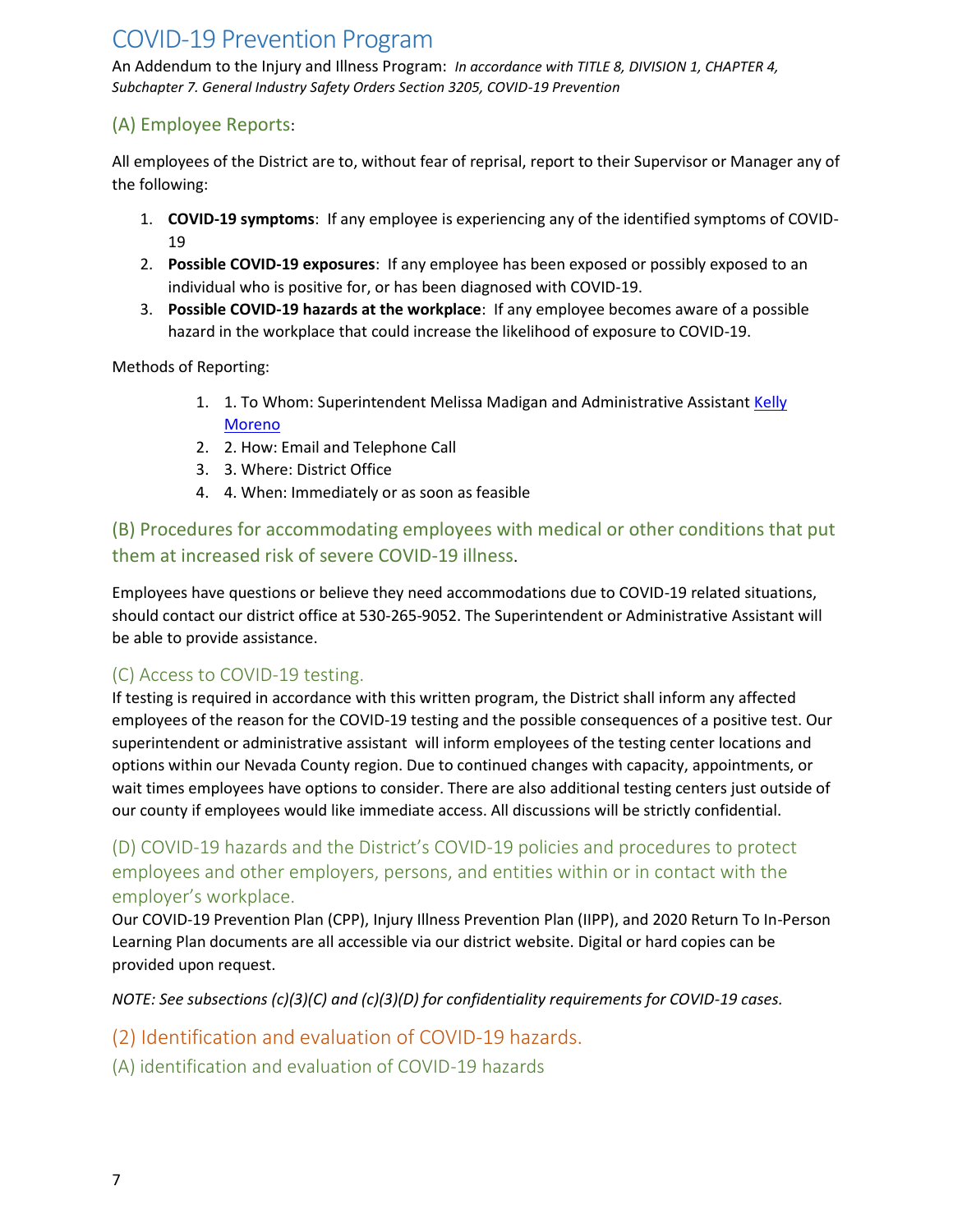An Addendum to the Injury and Illness Program: *In accordance with TITLE 8, DIVISION 1, CHAPTER 4, Subchapter 7. General Industry Safety Orders Section 3205, COVID-19 Prevention*

The district will include opportunities for employee and authorized employee representative participation in the identification and evaluation of COVID-19 hazards as follows;

Employees are encouraged to notify their site or program supervisor or our district office anytime they have a concern for the health, safety or welfare of our staff or facilities. Employees may also submit an anonymous report to their supervisor or administrator using the Report of Unsafe Condition or Hazard document which is included in our Injury Illness Protection Plan. No employee will be disciplined or discharged for reporting any workplace hazard or unsafe condition.

#### <span id="page-7-0"></span>(B) Employee Symptom Screening

The District has implemented a process for screening employees for and responding to employees with COVID-19 symptoms.

All staff have been trained and instructed to stay home if they have any symptoms on our COVID-19 Symptom Checklist. Monitoring is facilitated through our paper format. Staff are asked to self-monitor their symptoms before heading to school/work. Students have their temperatures taken with no-touch thermometers daily and must complete the daily symptom check when arriving at school. Any students or staff with symptoms or a temperature over 100.4, will be isolated from others and asked to leave campus.

## <span id="page-7-1"></span>(C) Response to COVID-19 case

The district has developed COVID-19 policies and procedures to respond effectively and immediately to individuals at the workplace who are a COVID-19 case to prevent or reduce the risk of transmission of COVID-19 in the workplace.

We have a dedicated single point of contact for each site in our district. We implement immediate quarantine, cleaning, notification and testing for staff and/or students to help prevent and reduce the risk of transmission of COVID-19.

## <span id="page-7-2"></span>(D) Workplace Assessment

The district will conduct a workplace-specific assessment to identify all interactions, areas, activities, processes, equipment, and materials that could potentially expose employees to COVID-19 hazards.

The District will take universal precautions and treat all persons, regardless of symptoms or negative COVID-19 test results, as potentially infectious.

- 1. This shall include identification of places and times when people may congregate or come in contact with one another, regardless of whether employees are performing an assigned work task or not, for instance during meetings or trainings and including in and around entrances, bathrooms, walkways, break or eating areas, cool-down areas, and waiting areas.
- 2. This shall include an evaluation of employees' potential workplace exposure to all persons at the workplace or who may enter the workplace, including coworkers, employees of other entities, members of the public, customers or clients, and independent contractors. Employers shall consider how employees and other persons enter, leave, and travel through the workplace, in addition to addressing fixed work locations.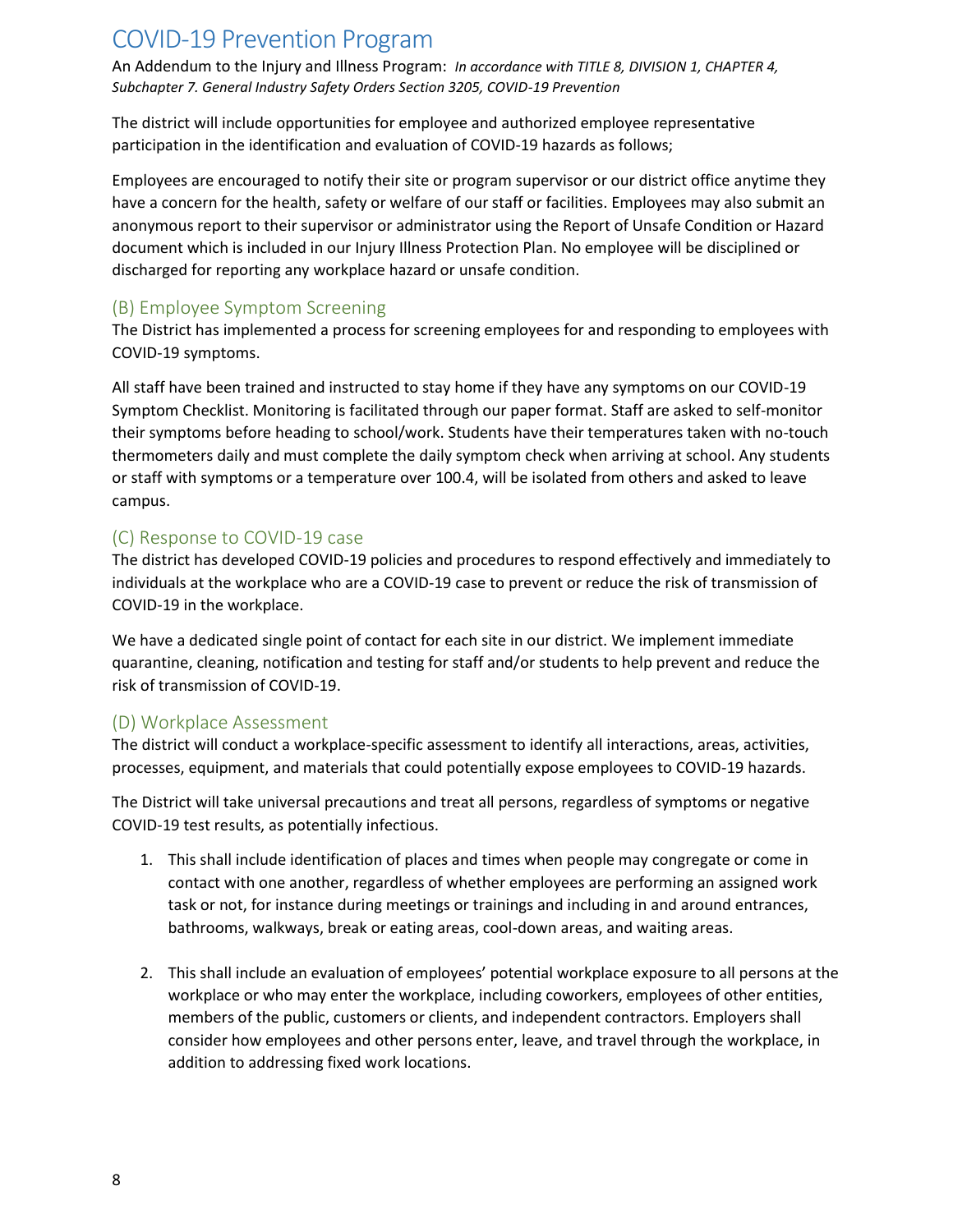An Addendum to the Injury and Illness Program: *In accordance with TITLE 8, DIVISION 1, CHAPTER 4, Subchapter 7. General Industry Safety Orders Section 3205, COVID-19 Prevention*

#### <span id="page-8-0"></span>(E) Ventilation Systems

For indoor locations, the District will evaluate how to maximize the quantity of outdoor air and whether it is possible to increase filtration efficiency to the highest level compatible with the existing ventilation system.

The Twin Ridges Elementary School District has replaced all HVAC system filters to a MERV 13 rating. Filters will be changed every 3 months during times students are present. Fresh air into classrooms is accomplished via the HVAC system.

#### <span id="page-8-1"></span>(F) Ongoing monitoring and review of orders and guidance

The District will monitor and review applicable orders and guidance from the State of California and the local health department related to COVID-19 hazards and prevention, including information of general application and information specific to the employer's industry, location, and operations.

## <span id="page-8-2"></span>(G) Evaluate existing prevention controls

The District will evaluate existing COVID-19 prevention controls at the workplace and the need for different or additional controls.

#### <span id="page-8-3"></span>(H) Periodic Inspections

The District will conduct periodic inspections as needed to identify unhealthy conditions, work practices, and work procedures related to COVID-19 and to ensure compliance with employers' COVID-19 policies and procedures.

## <span id="page-8-4"></span>(3) Investigating and responding to COVID-19 cases in the workplace.

## <span id="page-8-5"></span>(A) Procedure to investigate COVID-19 cases in the workplace.

This includes procedures for verifying COVID-19 case status, receiving information regarding COVID-19 test results and onset of COVID-19 symptoms, and identifying and recording COVID-19 cases. Twin Ridges has a dedicated staff member in the school office that tracks and investigates COVID related cases for students.

(B) Response to a COVID-19 case in the workplace:

The District will take all of the following steps in response to a COVID-19 case in the workplace.

- 1. Determine the day and time the COVID-19 case was last present and, to the extent possible, the date of the positive COVID-19 test(s) and/or diagnosis, and the date the COVID-19 case first had one or more COVID-19 symptoms, if any were experienced.
- 2. Determine who may have had a COVID-19 exposure. This requires an evaluation of the activities of the COVID-19 case and all locations at the workplace which may have been visited by the COVID-19 case during the high-risk exposure period.

*Note: See subsection (c)(10) for exclusion requirements for employees with COVID19 exposure.*

3. Give notice of the potential COVID-19 exposure, within one business day, in a way that does not reveal any personal identifying information of the COVID-19 case, to the following: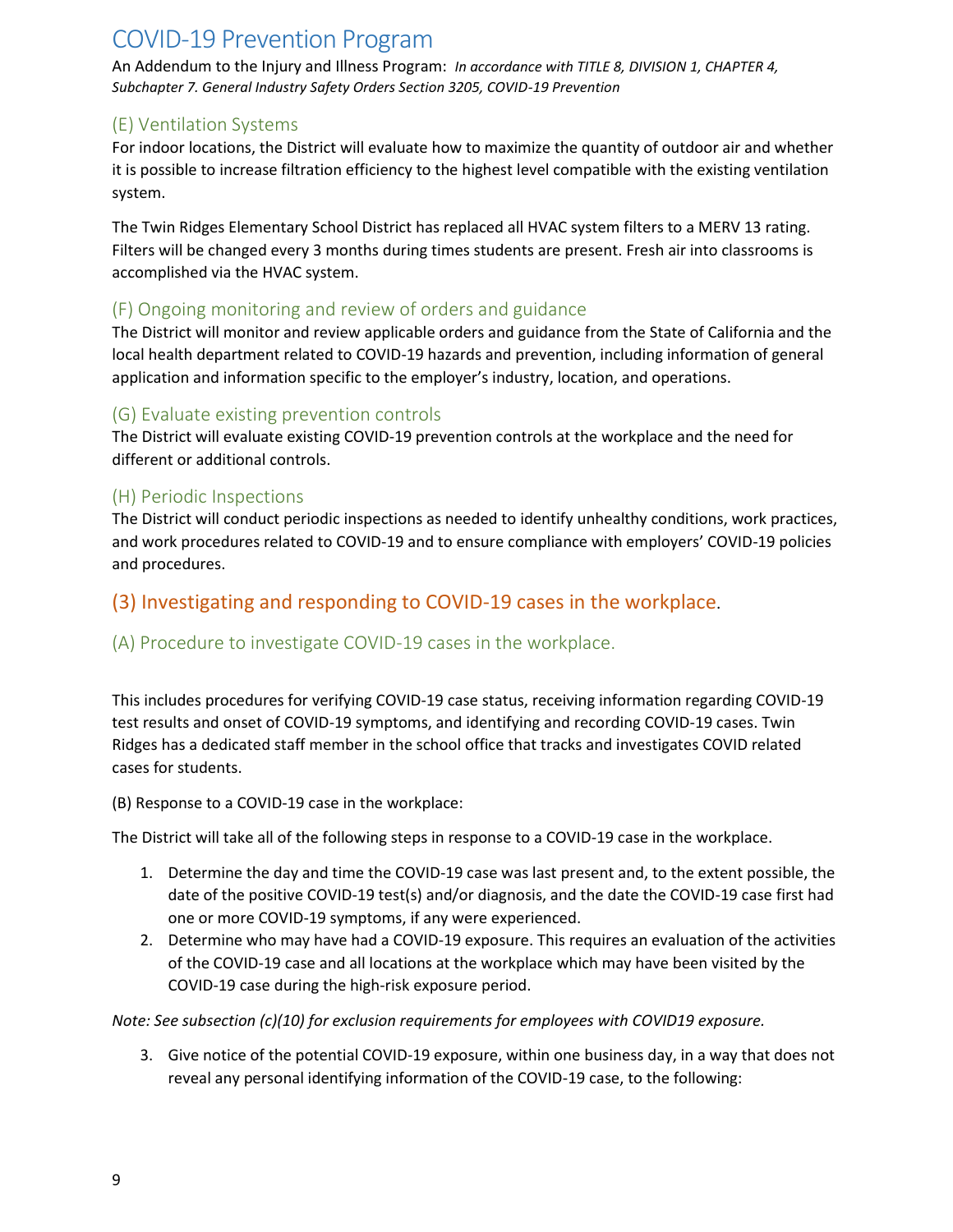An Addendum to the Injury and Illness Program: *In accordance with TITLE 8, DIVISION 1, CHAPTER 4, Subchapter 7. General Industry Safety Orders Section 3205, COVID-19 Prevention*

> a. All employees who may have had COVID-19 exposure and their authorized representatives.

b. Independent contractors and other employers present at the workplace during the highrisk exposure period.

- 4. Offer COVID-19 testing at no cost to employees during their working hours to all employees who had potential COVID-19 exposure in the workplace and provide them with the information on benefits described in subsections (c)(5)(B) and (c)(10)(C).
- 5. Investigate whether any workplace conditions could have contributed to the risk of COVID-19 exposure and what could be done to reduce exposure to COVID-19 hazards.

## <span id="page-9-0"></span>(C) Confidentiality of Personal Identifying Information

All personally identifying information regarding COVID-19 cases or persons with COVID-19 symptoms shall be kept confidential. All COVID-19 testing or related medical services provided by the employer under this section and sections 3205.1 through 3205.4 shall be provided in a manner that ensures the confidentiality of employees.

*EXCEPTION to subsection (c)(3)(C): Unredacted information on COVID-19 cases shall be provided to the local health department, CDPH, the Division, the National Institute for Occupational Safety and Health (NIOSH), or as otherwise required by law immediately upon request.*

#### <span id="page-9-1"></span>(D) Confidentiality of Employee Medical Records

All Employee medical records are kept confidential and are not disclosed or reported without the employee's express written consent to any person within or outside the workplace.

*EXCEPTION 1 to subsection (c)(3)(D): Unredacted medical records shall be provided to the local health department, CDPH, the Division, NIOSH, or as otherwise required by law immediately upon request.*

*EXCEPTION 2 to subsection (c)(3)(D): This provision does not apply to records that do not contain individually identifiable medical information or from which individually identifiable medical information has been removed.*

## <span id="page-9-2"></span>(4) Correction of COVID-19 hazards.

The District has implemented policies and/or procedures for correcting unsafe or unhealthy conditions, work practices, policies and procedures in a timely manner based on the severity of the hazard.

It is our policy to:

(A)Report information about COVID-19 cases at our workplace to the local health department whenever required by law, and provide any related information requested by the local health department.

(B) Report immediately to Cal/OSHA any COVID-19-related serious illnesses or death, as defined under CCR Title 8 section 330(h), of an employee occurring in our place of employment or in connection with any employment.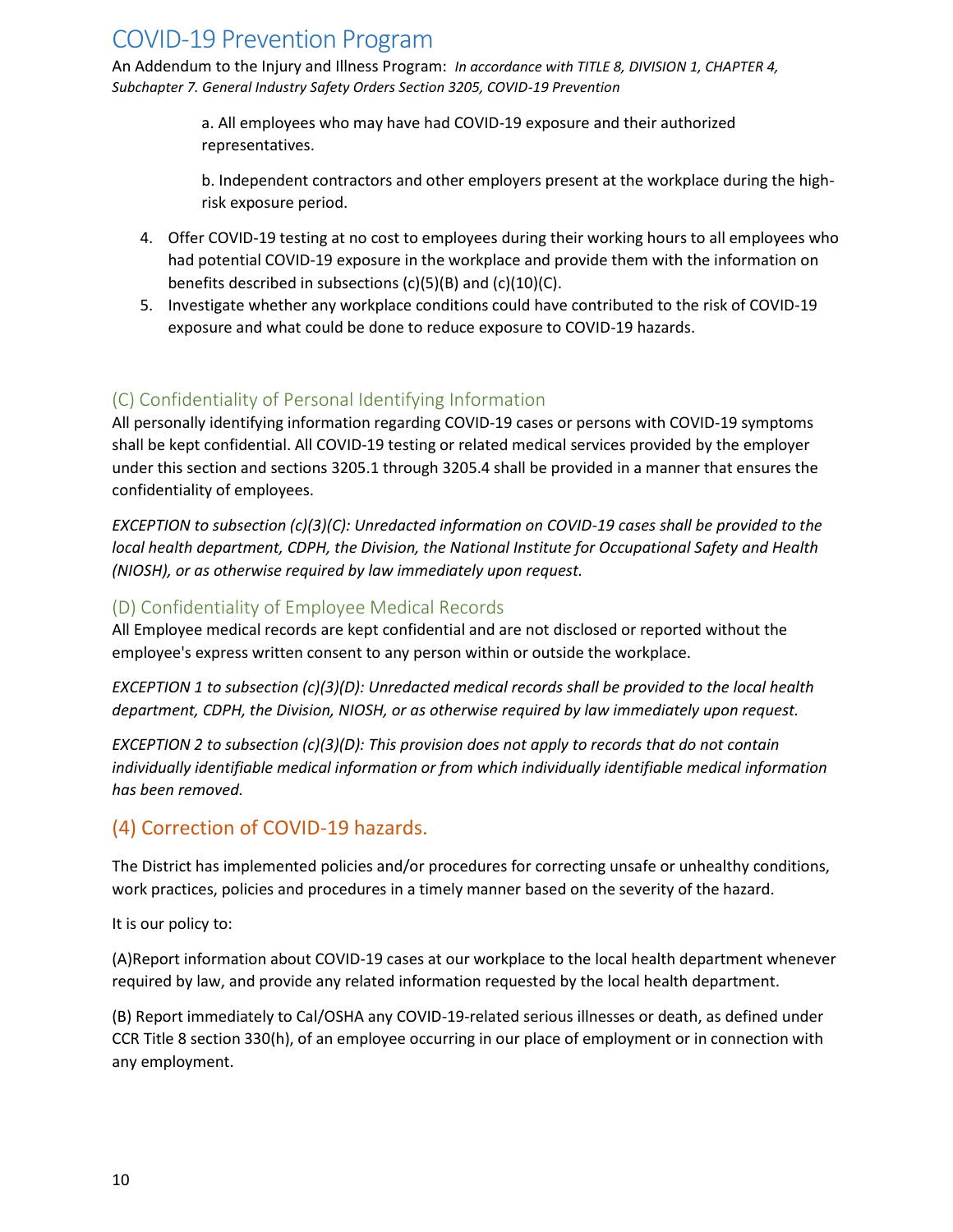An Addendum to the Injury and Illness Program: *In accordance with TITLE 8, DIVISION 1, CHAPTER 4, Subchapter 7. General Industry Safety Orders Section 3205, COVID-19 Prevention*

(C) Maintain records of the steps taken to implement our written COVID-19 Prevention Program in accordance with CCR Title 8 section 3203(b).

(D)Make our written COVID-19 Prevention Program available at the workplace to employees, authorized employee representatives, and to representatives of Cal/OSHA immediately upon request.

(E) Use the **Hazard Inspection and Correction Record** document as well as the **Injury Assessment and Correction Record** document included within our district Injury Illness and Prevention Program. This information will be made available to authorized employees.

## <span id="page-10-0"></span>(5) Training and instruction.

The District has developed a training program for all employees with instruction to employees including, but not limited to, the following:

- The District's COVID-19 policies and procedures to protect employees from COVID-19 hazards.
- Information regarding COVID-19-related benefits to which the employee may be entitled under applicable federal, state, or local laws. This includes any benefits available under workers' compensation law, the federal Families First Coronavirus Response Act, Labor Code sections 248.1 and 248.5, Labor Code sections 3212.86 through 3212.88, local governmental requirements, the employer's own leave policies, and leave guaranteed by contract.
- The fact that COVID-19 is an infectious disease that can be spread through the air when an infectious person talks or vocalizes, sneezes, coughs, or exhales; that COVID19 may be transmitted when a person touches a contaminated object and then touches their eyes, nose, or mouth, although that is less common; and that an infectious person may have no symptoms.
- Methods of physical distancing of at least six feet and the importance of combining physical distancing with the wearing of face coverings.
- The fact that particles containing the virus can travel more than six feet, especially indoors, so physical distancing must be combined with other controls, including face coverings and hand hygiene, to be effective.
- The importance of frequent hand washing with soap and water for at least 20 seconds and using hand sanitizer when employees do not have immediate access to a sink or hand washing facility, and that hand sanitizer does not work if the hands are soiled.
- Proper use of face coverings and the fact that face coverings are not respiratory protective equipment.
- COVID-19 symptoms, and the importance of not coming to work and obtaining a COVID-19 test if the employee has COVID-19 symptoms.

## <span id="page-10-1"></span>(6) Physical distancing.

(A) All employees will be separated from other persons by at least six feet (except where it can be demonstrated that six feet of separation is not possible, and except for momentary exposure while persons are in movement)

Methods of physical distancing include: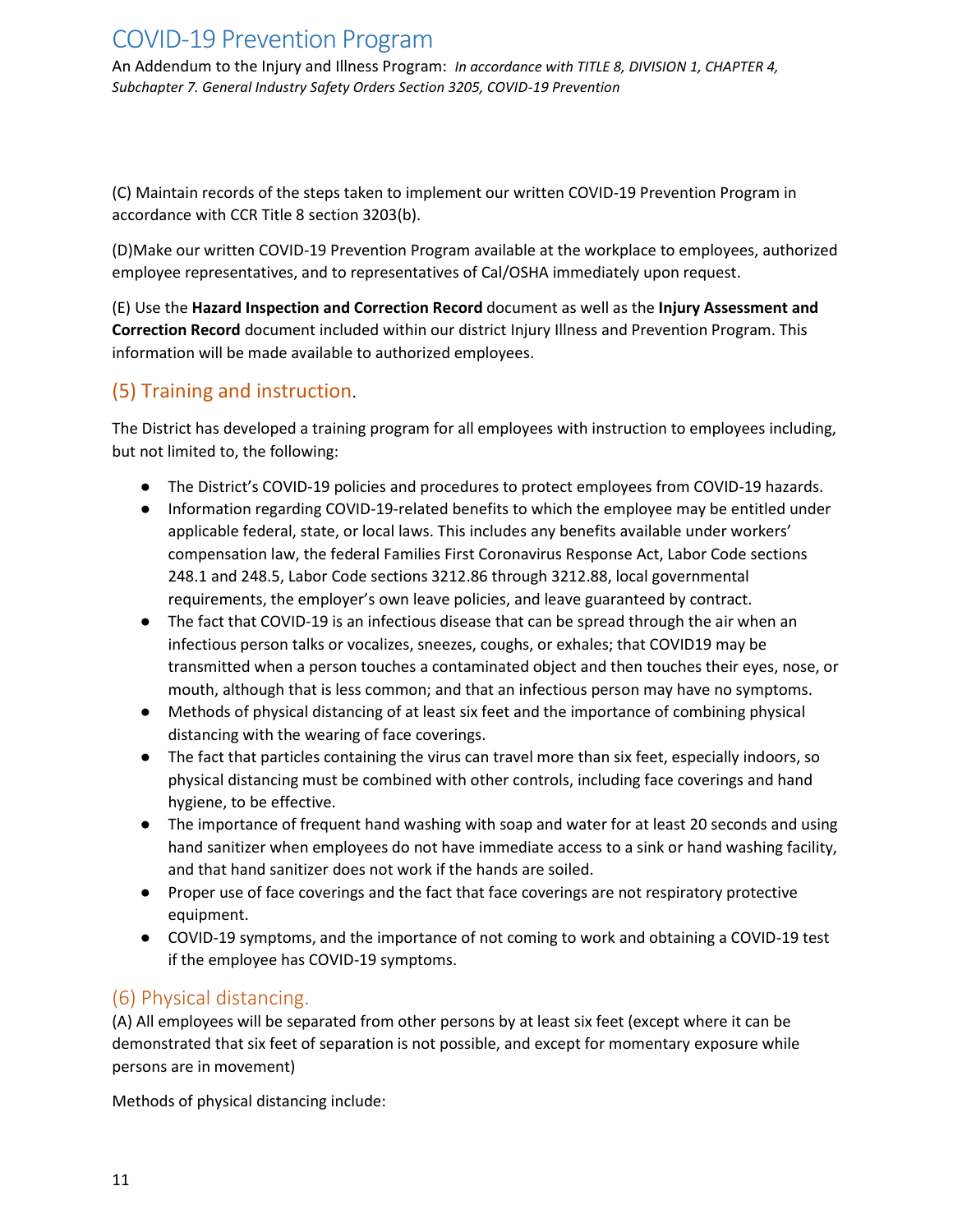An Addendum to the Injury and Illness Program: *In accordance with TITLE 8, DIVISION 1, CHAPTER 4, Subchapter 7. General Industry Safety Orders Section 3205, COVID-19 Prevention*

- Telework or other remote work arrangements, where feasible;
- Reducing the number of persons in an area at one time, including visitors;
- Visual cues such as signs and floor markings to indicate where employees and others should be located or their direction and path of travel;
- Staggered arrival, departure, work, and break times;
- Adjusted work processes or procedures, to allow greater distance between employees.

(B) When it is not possible to maintain a distance of at least six feet, individuals shall be as far apart as possible.

## <span id="page-11-0"></span>(7) Face coverings.

(A) The District will:

- Comply with all public health orders regarding face coverings
- Provide face coverings to all employees as needed
- Ensure they are worn by employees over the nose and mouth when;
	- o indoors,
	- o when outdoors and less than six feet away from another person,
	- o and where required by orders from the CDPH or local health department.
- Ensure face coverings are clean and undamaged.
- Ensure face shields are not used as a replacement for face coverings, although they may be worn together for additional protection.
- The following are exceptions to the face coverings requirement:
	- 1. When an employee is alone in a room.
	- 2. While eating and drinking at the workplace, provided employees are at least six feet apart and outside air supply to the area, if indoors, has been maximized to the extent possible.
	- 3. Employees wearing respiratory protection in accordance with section 5144 or other title 8 safety orders.
	- 4. Employees who cannot wear face coverings due to a medical or mental health condition or disability, or who are hearing-impaired or communicating with a hearingimpaired person.
	- 5. Specific tasks which cannot feasibly be performed with a face covering. This exception is limited to the time period in which such tasks are actually being performed, and the unmasked employee shall be at least six feet away from all other persons unless unmasked employees are tested at least twice weekly for COVID-19.

#### *NOTE: CDPH has issued guidance for employers that identifies examples when wearing a face covering is likely not feasible.*

(B) Employees exempted from wearing face coverings due to a medical condition, mental health condition, or disability shall wear an effective non-restrictive alternative, such as a face shield with a drape on the bottom, if their condition or disability permits it.

(C) Any employee not wearing a face covering, face shield with a drape or other effective alternative, or respiratory protection, for any reason, shall be at least six feet apart from all other persons unless the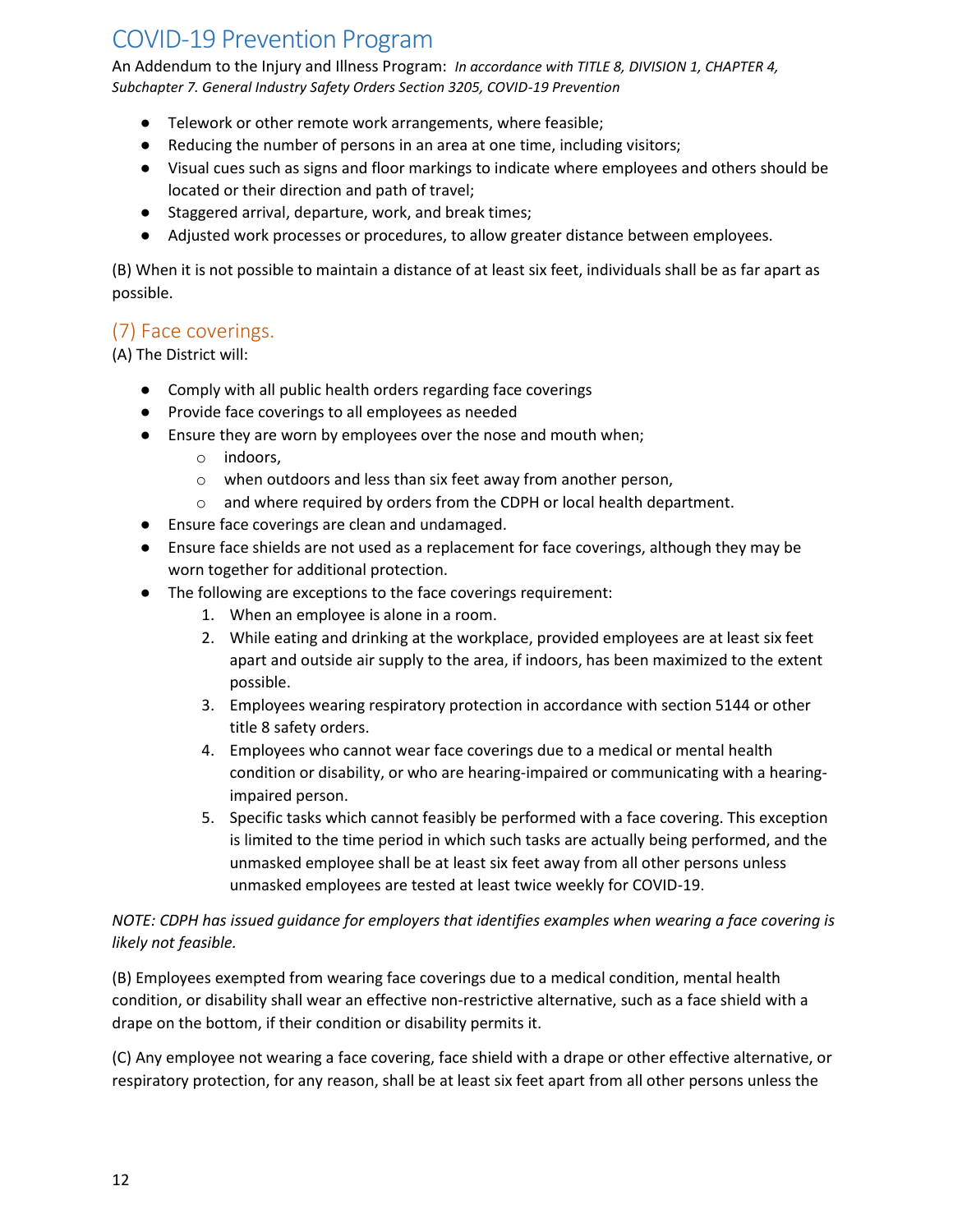An Addendum to the Injury and Illness Program: *In accordance with TITLE 8, DIVISION 1, CHAPTER 4, Subchapter 7. General Industry Safety Orders Section 3205, COVID-19 Prevention*

unmasked employee is tested at least twice weekly for COVID-19. COVID-19 testing cannot be used as an alternative to face coverings when face coverings are otherwise required.

(D) The District will not prevent any employee from wearing a face covering when required, unless it would create a safety hazard, such as interfering with the safe operation of equipment.

(E) The District will implement the following measures to communicate to non-employees the face coverings requirements on their premises:

(F) The District has developed COVID-19 policies and procedures to minimize employee exposure to COVID-19 hazards originating from any person not wearing a face covering, including a member of the public. The policies include all persons entering through a door other than their own workspace must be wearing a mask.

## <span id="page-12-0"></span>(8) Other engineering controls, administrative controls, and personal protective equipment.

#### <span id="page-12-1"></span>(A) Partitions

At fixed work locations where it is not possible to maintain the physical distancing requirement at all times, the District will install cleanable solid partitions that effectively reduce aerosol transmission between the employee and other persons.

#### <span id="page-12-2"></span>(B) Maximize Outdoor Air

For buildings with mechanical or natural ventilation, or both, the District will maximize the quantity of outside air provided to the extent feasible, except when the United States Environmental Protection Agency (EPA) Air Quality Index is greater than 100 for any pollutant or if opening windows or letting in outdoor air by other means would cause a hazard to employees, for instance from excessive heat or cold.

#### <span id="page-12-3"></span>(C) Cleaning and Disinfecting

The District has implemented cleaning and disinfecting procedures, which require:

1. Identifying and regularly cleaning and disinfecting frequently touched surfaces and objects, such as doorknobs, elevator buttons, equipment, tools, handrails, handles, controls, bathroom surfaces, and steering wheels. The District will inform employees and authorized employee representatives of cleaning and disinfection protocols, including the planned frequency and scope of regular cleaning and disinfection.

2. Prohibiting the sharing of personal protective equipment and to the extent feasible, items that employees come in regular physical contact with such as phones, headsets, desks, keyboards, writing materials, instruments, and tools. When it is not feasible to prevent sharing, sharing shall be minimized and such items and equipment shall be disinfected between uses by different people. Sharing of vehicles shall be minimized to the extent feasible, and high touch points (steering wheel, door handles, seatbelt buckles, armrests, shifter, etc.) shall be disinfected between users.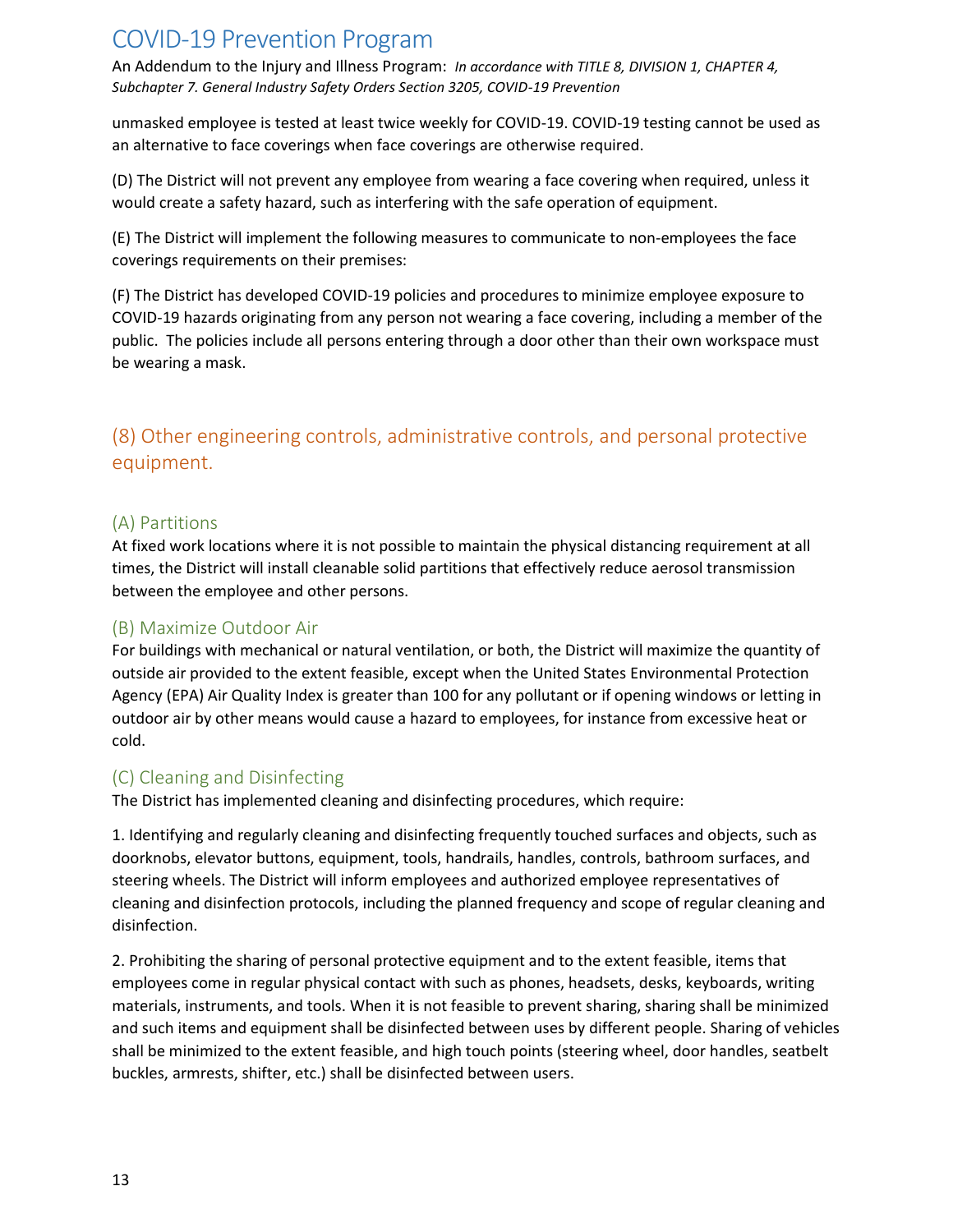An Addendum to the Injury and Illness Program: *In accordance with TITLE 8, DIVISION 1, CHAPTER 4, Subchapter 7. General Industry Safety Orders Section 3205, COVID-19 Prevention*

3. Cleaning and disinfection of areas, material, and equipment used by a COVID-19 case during the highrisk exposure period.

*NOTE: Cleaning and disinfecting must be done in a manner that does not create a hazard to employees. See Group 2 and Group 16 of the General Industry Safety Orders for further information.*

## <span id="page-13-0"></span>(D) Handwashing Facilities

To protect employees from COVID-19 hazards, the District will evaluate its handwashing facilities, determine the need for additional facilities, encourage and allow time for employee handwashing, and provide employees with an effective hand sanitizer. Employers shall encourage employees to wash their hands for at least 20 seconds each time. Provision or use of hand sanitizers with methyl alcohol is prohibited.

#### <span id="page-13-1"></span>(E) Personal protective equipment.

- 1. The District will evaluate the need for personal protective equipment to prevent exposure to COVID-19 hazards, such as gloves, goggles, and face shields, and provide such personal protective equipment as needed.
- 2. The District will evaluate the need for respiratory protection in accordance with section 5144 when the physical distancing requirements in subsection (c)(6) are not feasible or are not maintained.
- 3. The District will provide and ensure use of respirators in accordance with section 5144 when deemed necessary by the Division through the Issuance of Order to Take Special Action, in accordance with title 8 section 332.3.
- 4. The District will provide and ensure use of eye protection and respiratory protection in accordance with section 5144 when employees are exposed to procedures that may aerosolize potentially infectious material such as saliva or respiratory tract fluids.

*NOTE: Examples of work covered by subsection (c)(8)(E)4. include, but are not limited to, certain dental procedures and outpatient medical specialties not covered by section 5199.*

## <span id="page-13-2"></span>(9) Reporting, recordkeeping, and access.

## <span id="page-13-3"></span>(A) Local Public Health

The District will report information about COVID-19 cases at the workplace to the local health department whenever required by law, and shall provide any related information requested by the local health department.

#### <span id="page-13-4"></span>(B) Cal/OSHA

The District will report immediately to the Division any COVID-19-related serious illnesses or death, as defined under section 330(h), of an employee occurring in a place of employment or in connection with any employment.

#### <span id="page-13-5"></span>(C) Injury & Illness Prevention Program

The District will maintain records of the steps taken to implement the written COVID-19 Prevention Program in accordance with section 3203(b).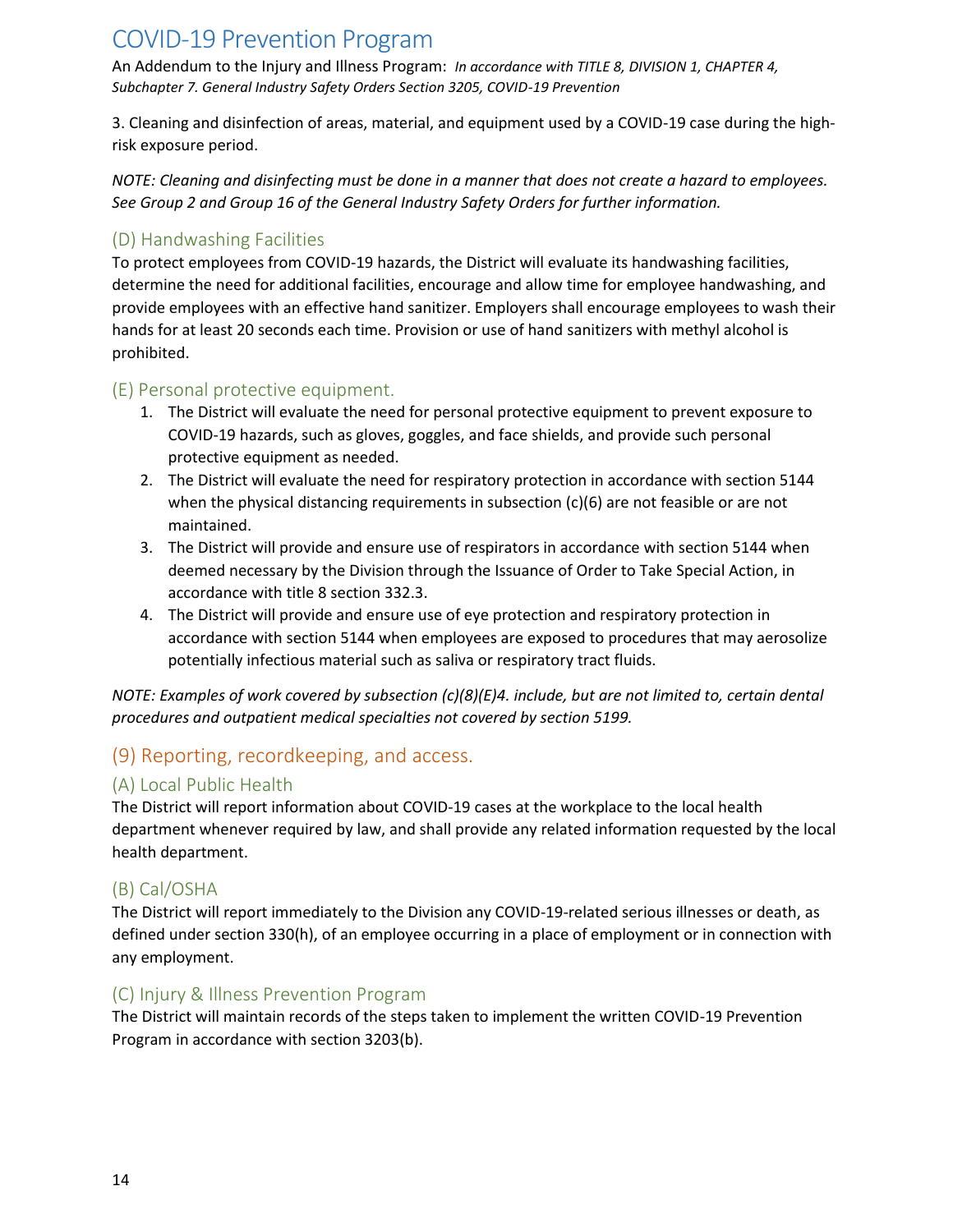An Addendum to the Injury and Illness Program: *In accordance with TITLE 8, DIVISION 1, CHAPTER 4, Subchapter 7. General Industry Safety Orders Section 3205, COVID-19 Prevention*

#### <span id="page-14-0"></span>(D) Access to the COVID-19 Prevention Program

The written COVID-19 Prevention Program shall be made available at the workplace to employees, authorized employee representatives, and to representatives of the Division immediately upon request.

#### <span id="page-14-1"></span>(E) Access to COVID-19 Case Records

The District will keep a record of and track all COVID-19 cases with the employee's name, contact information, occupation, location where the employee worked, the date of the last day at the workplace, and the date of a positive COVID-19 test. Medical information shall be kept confidential in accordance with subsections  $(c)(3)(C)$  and  $(c)(3)(D)$ . The information shall be made available to employees, authorized employee representatives, or as otherwise required by law, with personal identifying information removed.

*Note: Subsection (c)(9)(E) does not alter the right of employees or their representatives to request and obtain an employer's Log of Work-Related Injuries and Illnesses (Log 300), without redaction, or to request and obtain information as otherwise allowed by law.*

## <span id="page-14-2"></span>(10) Exclusion of COVID-19 cases.

The purpose of this section is to limit transmission of COVID-19 in the workplace.

## <span id="page-14-3"></span>(A) COVID-19 Cases

The District will ensure that COVID-19 cases are excluded from the workplace until the return to work requirements in section 11 are met.

#### <span id="page-14-4"></span>(B) COVID-19 Exposure Cases

The District will exclude employees with COVID-19 exposure from the workplace for 14 days after the last known COVID-19 exposure to a COVID-19 case.

## <span id="page-14-5"></span>(C) Earnings & Benefits while excluded

For employees excluded from work and otherwise able and available to work, the District will continue and maintain the employee's earnings, seniority, and all other employee rights and benefits, including the employee's right to their former job status, as if the employee had not been removed from their job.

The District may use employer-provided employee sick leave benefits for this purpose and consider benefit payments from public sources in determining how to maintain earnings, rights and benefits, where permitted by law and when not covered by workers' compensation.

*EXCEPTION 1: Subsection (c)(10)(C) does not apply to any period of time during which the employee is unable to work for reasons other than protecting persons at the workplace from possible COVID-19 transmission.*

*EXCEPTION 2: Subsection (c)(10)(C) does not apply where the employer demonstrates that the COVID-19 exposure is not work related.*

<span id="page-14-6"></span>(D) This section does not limit any other applicable law, employer policy, or collective bargaining agreement that provides for greater protections.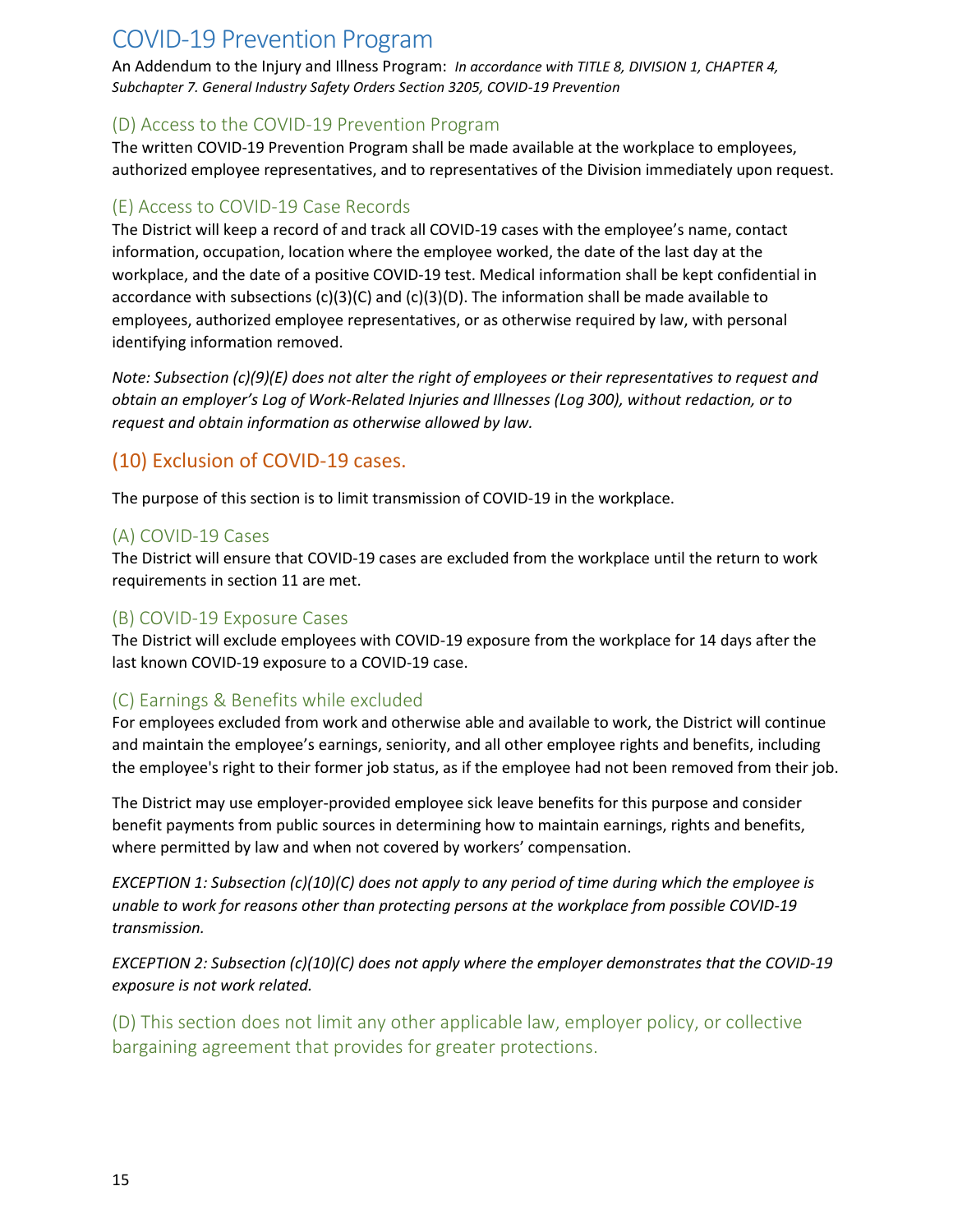An Addendum to the Injury and Illness Program: *In accordance with TITLE 8, DIVISION 1, CHAPTER 4, Subchapter 7. General Industry Safety Orders Section 3205, COVID-19 Prevention*

#### <span id="page-15-0"></span>(E) Information on Benefits & Leaves

At the time of exclusion, the District will provide the employee the information on available benefits and leaves as required

*EXCEPTION to subsection (c)(10): Employees who have not been excluded or isolated by the local health department need not be excluded by the employer, if they are temporarily reassigned to work where they do not have contact with other persons until the return to work requirements of subsection (c)(11) are met.*

## <span id="page-15-1"></span>(11) Return to work criteria.

## <span id="page-15-2"></span>(A) COVID-19 cases with COVID-19 symptoms shall not return to work until:

- 1. At least 24 hours have passed since a fever of 100.4 or higher has resolved without the use of fever-reducing medications;
- 2. COVID-19 symptoms have improved; and
- 3. At least 10 days have passed since COVID-19 symptoms first appeared.

#### <span id="page-15-3"></span>(B) COVID-19 cases who tested positive but never developed COVID-19 symptoms

Shall not return to work until a minimum of 10 days have passed since the date of specimen collection of their first positive COVID-19 test.

<span id="page-15-4"></span>(C) A negative COVID-19 test shall not be required for an employee to return to work.

## <span id="page-15-5"></span>(D) If an order to isolate or quarantine an employee is issued by a local or state health official

The employee shall not return to work until the period of isolation or quarantine is completed or the order is lifted. If no period was specified, then the period shall be:

- 10 days from the time the order to isolate was effective, or
- 14 days from the time the order to quarantine was effective.

#### **Guidance from the California Department of Public Health:**

[Guidance on Returning to Work or School Following COVID-19 Diagnosis](about:blank)

[Self-Quarantine Instructions for Individuals Exposed to COVID-19](https://www.cdph.ca.gov/Programs/CID/DCDC/CDPH%20Document%20Library/COVID-19/self-quarantine-instructions.pdf)

[Self-Quarantine Guidance for Individuals Exposed to COVID-19](https://www.cdph.ca.gov/Programs/CID/DCDC/CDPH%20Document%20Library/COVID-19/CDPH-Home-Quarantine-Guidance_9-16-2020.pdf) These instructions are for people who have been in close contact with someone who has been diagnosed with COVID-19.

[Self-Isolation Instructions for Individuals Who Have or Likely Have COVID-19](https://www.cdph.ca.gov/Programs/CID/DCDC/CDPH%20Document%20Library/COVID-19/self-isolation-instructions.pdf) Self-Isolation [Guidance for Individuals Who Have or Likely Have COVID-19](https://www.cdph.ca.gov/Programs/CID/DCDC/CDPH%20Document%20Library/COVID-19/CDPH-Home-Isolation-Guidance_9-16-2020.pdf) These instructions are for people who have or likely have COVID-19. They include information for households, families, caregivers, or close contacts.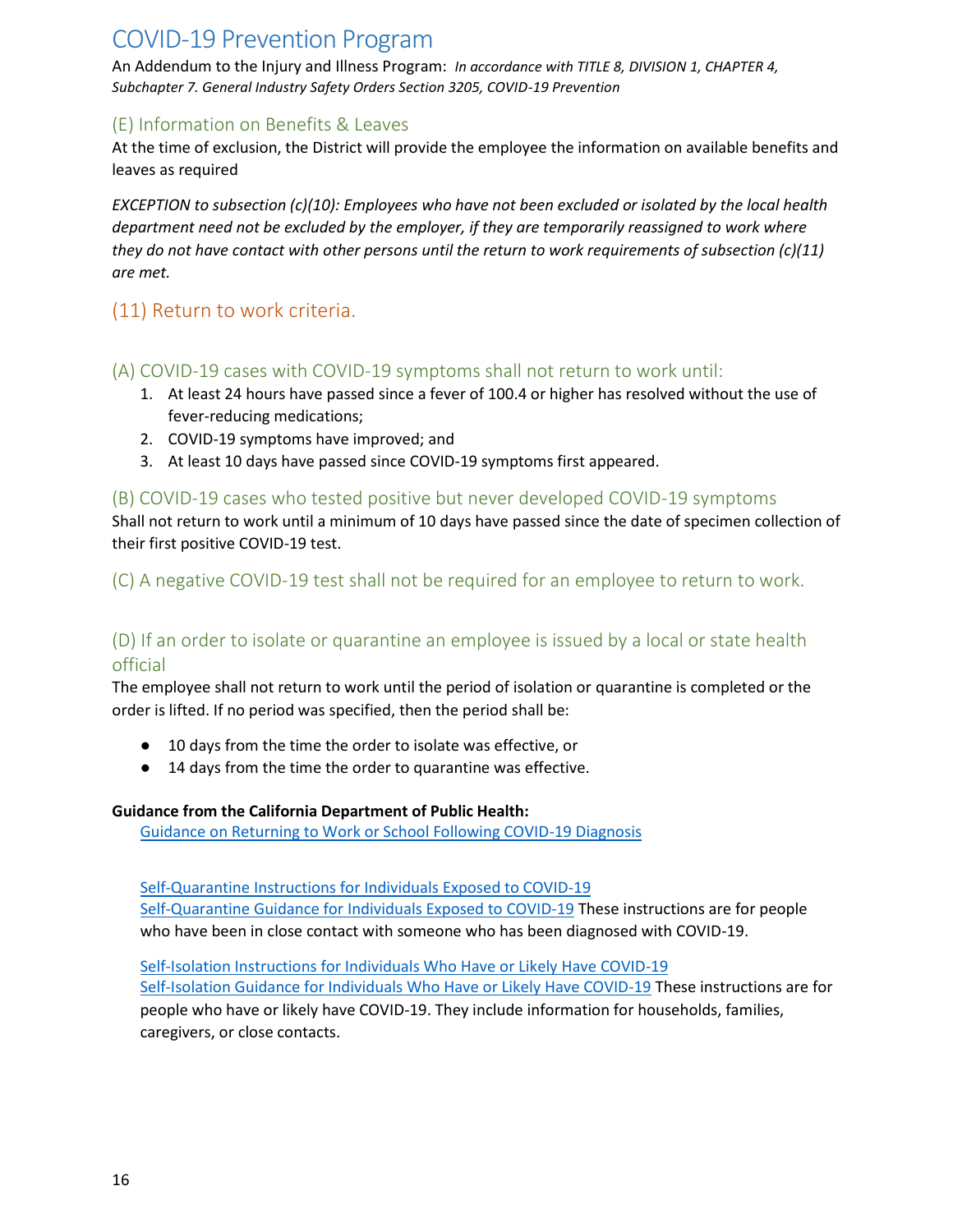An Addendum to the Injury and Illness Program: *In accordance with TITLE 8, DIVISION 1, CHAPTER 4, Subchapter 7. General Industry Safety Orders Section 3205, COVID-19 Prevention*

## <span id="page-16-0"></span>(E) Division approval of return to work

If there are no violations of local or state health officer orders for isolation or quarantine, the Division may, upon request, allow employees to return to work on the basis that the removal of an employee would create undue risk to a community's health and safety. In such cases, the District will develop, implement, and maintain effective control measures to prevent transmission in the workplace including providing isolation for the employee at the workplace and, if isolation is not possible, the use of respiratory protection in the workplace.

*Note: Authority cited: Section 142.3, Labor Code. Reference: Sections 142.3 and 144.6, Labor Code.*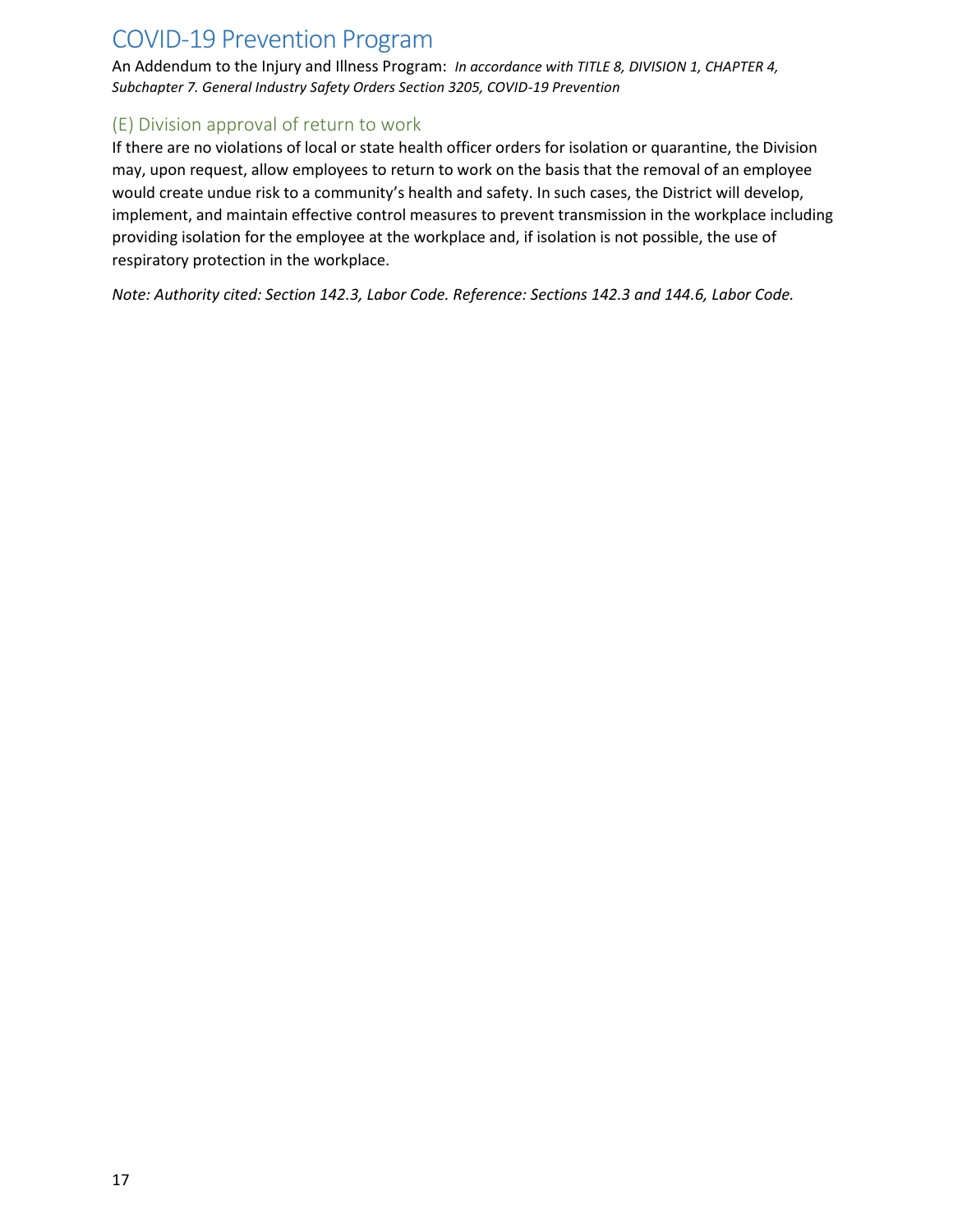An Addendum to the Injury and Illness Program: *In accordance with TITLE 8, DIVISION 1, CHAPTER 4, Subchapter 7. General Industry Safety Orders Section 3205, COVID-19 Prevention*

## <span id="page-17-1"></span><span id="page-17-0"></span>§ 3205.1. Multiple COVID-19 Infections and COVID-19 Outbreaks.

## (a) Scope.

(1) This section applies to a place of employment covered by section the District COVID-19 Prevention Program if:

- The exposed workplace has been identified by a local health department as the location of a COVID-19 outbreak or,
- When there are three or more COVID-19 cases in an exposed workplace within a 14-day period.

(2) This section shall apply until there are no new COVID-19 cases detected in a workplace for a 14-day period.

## <span id="page-17-2"></span>(b) COVID-19 testing.

(1) The District will provide COVID-19 testing to all employees at the exposed workplace except for employees who were not present during the period of an outbreak identified by a local health department or the relevant 14-day period(s) under subsection (a), as applicable. COVID-19 testing shall be provided at no cost to employees during employees' working hours.

(2) COVID-19 testing shall consist of the following:

(A) Immediately upon being covered by this section, all employees in the exposed workplace shall be tested and then tested again one week later. Negative COVID-19 test results of employees with COVID-19 exposure shall not impact the duration of any quarantine period required by, or orders issued by, the local health department.

(B) After the first two COVID-19 tests required by (b)(2)(A), The District will provide continuous COVID-19 testing of employees who remain at the workplace at least once per week, or more frequently if recommended by the local health department, until this section no longer applies pursuant to subsection (a)(2).

(C) District will provide additional testing when deemed necessary by the Division through the Issuance of Order to Take Special Action, in accordance with title 8 section 332.3.

## <span id="page-17-3"></span>(c) Exclusion of COVID-19 cases.

The District will ensure COVID-19 cases and employees who had COVID-19 exposure are excluded from the workplace in accordance with our COVID-19 Prevention Program and local health officer orders if applicable.

## <span id="page-17-4"></span>(d) Investigation of workplace COVID-19 illness.

The District will immediately investigate and determine possible workplace related factors that contributed to the COVID-19 outbreak in accordance with our COVID-19 Prevention Program.

<span id="page-17-5"></span>(e) COVID-19 Investigation, review and hazard correction.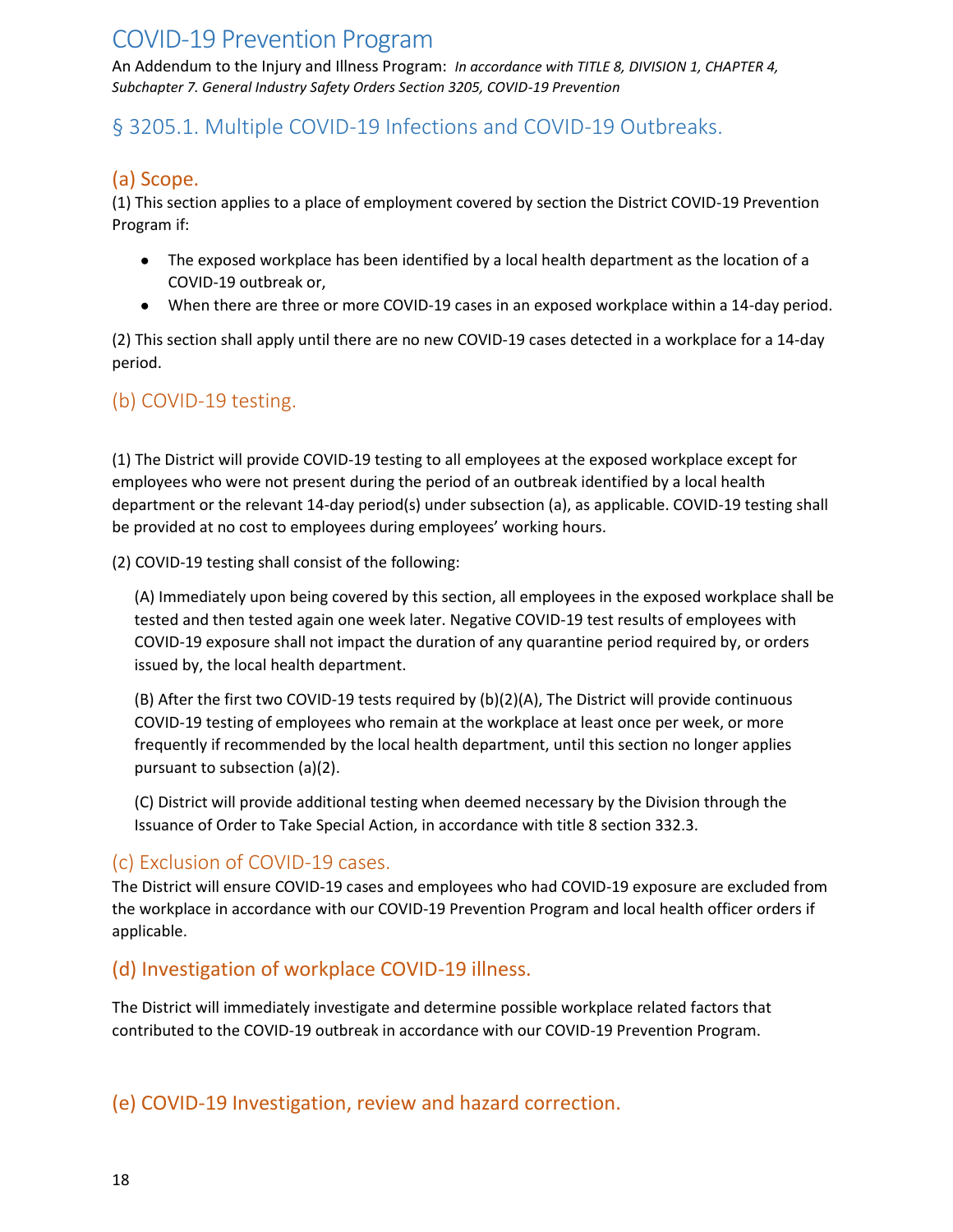An Addendum to the Injury and Illness Program: *In accordance with TITLE 8, DIVISION 1, CHAPTER 4, Subchapter 7. General Industry Safety Orders Section 3205, COVID-19 Prevention*

In addition to the requirements of our COVID-19 Prevention Program the District will immediately perform a review of potentially relevant COVID-19 policies, procedures, and controls and implement changes as needed to prevent further spread of COVID-19. The investigation and review shall be documented and include:

(1) Investigation of new or unabated COVID-19 hazards including the employer's leave policies and practices and whether employees are discouraged from remaining home when sick; the employer's COVID-19 testing policies; insufficient outdoor air; insufficient air filtration; and lack of physical distancing.

(2) The review shall be updated every thirty days that the outbreak continues, in response to new information or to new or previously unrecognized COVID-19 hazards, or when otherwise necessary.

(3) The District will implement changes to reduce the transmission of COVID-19 based on the investigation and review required by our COVID-19 Prevention Program. The District will consider moving indoor tasks outdoors or having them performed remotely, increasing outdoor air supply when work is done indoors, improving air filtration, increasing physical distancing as much as possible, respiratory protection, and other applicable controls.

## <span id="page-18-0"></span>(f) Notifications to the local health department.

(1) The District will contact the local health department immediately but no longer than 48 hours after the employer knows, or with diligent inquiry would have known, of three or more COVID-19 cases for guidance on preventing the further spread of COVID-19 within the workplace.

(2) The District will provide to the local health department the total number of COVID-19 cases and for each COVID-19 case, the name, contact information, occupation, workplace location, business address, the hospitalization and/or fatality status, and North American Industry Classification System code of the workplace of the COVID-19 case, and any other information requested by the local health department. The District will continue to give notice to the local health department of any subsequent COVID-19 cases at the workplace.

(3) Effective January 1, 2021, the District will provide all information to the local health department required by Labor Code section 6409.6.

*Note: Authority cited: Section 142.3, Labor Code. Reference: Sections 142.3 and 144.6, Labor Code.*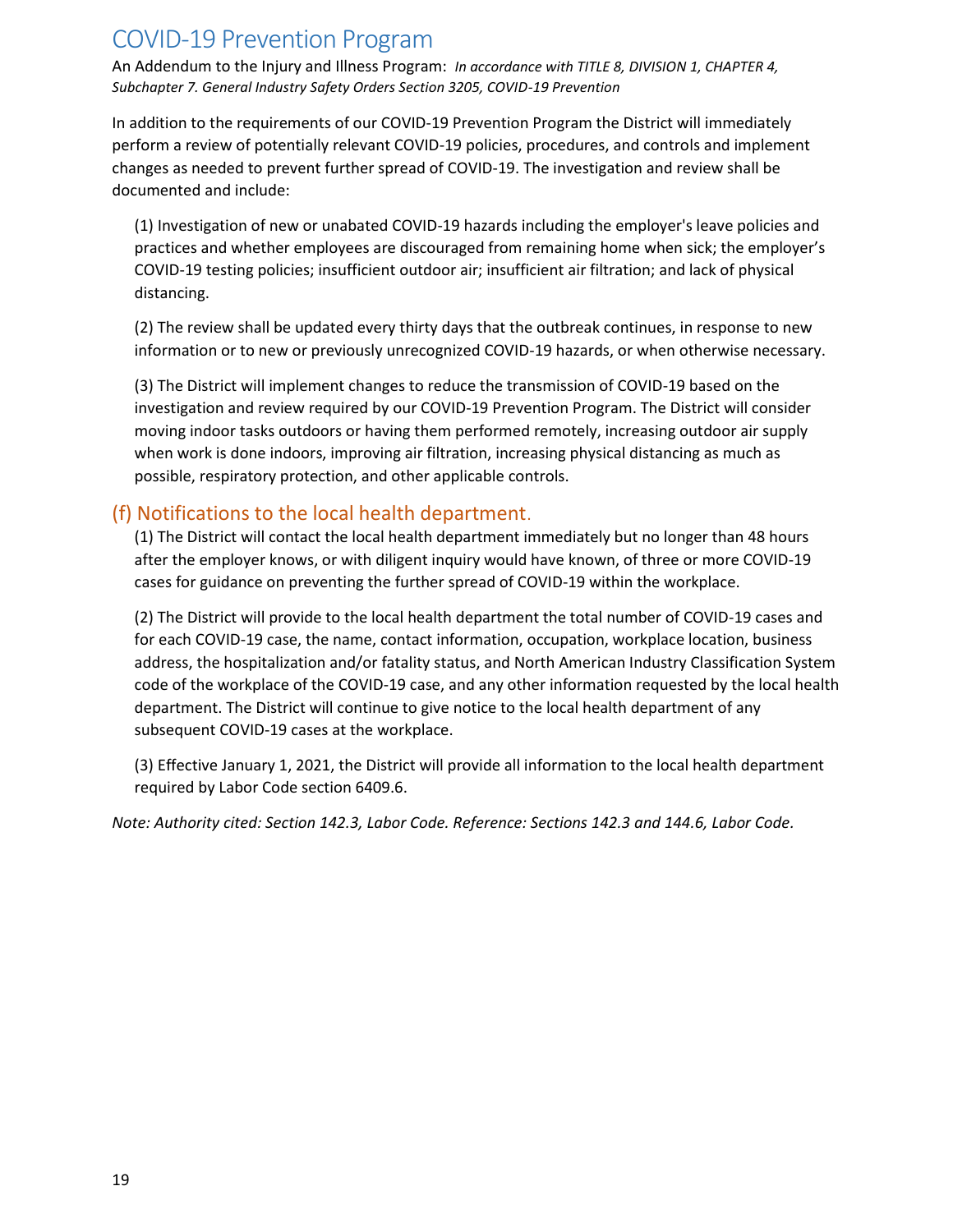An Addendum to the Injury and Illness Program: *In accordance with TITLE 8, DIVISION 1, CHAPTER 4, Subchapter 7. General Industry Safety Orders Section 3205, COVID-19 Prevention*

## <span id="page-19-0"></span>§ 3205.2. Major COVID-19 Outbreaks.

#### <span id="page-19-1"></span>(a) Scope.

(1) This section applies to any place of employment covered by our COVID-19 Prevention Program when:

● there are 20 or more COVID-19 cases in an exposed workplace within a 30-day period.

(2) This section shall apply until there are no new COVID-19 cases detected in a workplace for a 14-day period.

## <span id="page-19-2"></span>(b) COVID-19 testing.

The District will provide COVID-19 testing to all employees present at the exposed workplace during the relevant 30-day period(s) and who remain at the workplace.

COVID-19 testing will be provided at no cost to employees during employees' working hours.

## <span id="page-19-3"></span>(c) Exclusion of COVID-19 cases.

The District will ensure COVID-19 cases and employees with COVID-19 exposure are excluded from the workplace in accordance with our COVID-19 Prevention Program and any relevant local health department orders.

## <span id="page-19-4"></span>(d) Investigation of workplace COVID-19 illnesses.

The District will comply with the investigation procedures in accordance with our COVID-19 Prevention Program.

## <span id="page-19-5"></span>(e) COVID-19 hazard correction.

In addition to the requirements of our COVID-19 Prevention Program, the District will take the following actions:

(1) In buildings or structures with mechanical ventilation, employers shall filter recirculated air with Minimum Efficiency Reporting Value (MERV) 13 or higher efficiency filters if compatible with the ventilation system. If MERV-13 or higher filters are not compatible with the ventilation system, employers shall use filters with the highest compatible filtering efficiency. Employers shall also evaluate whether portable or mounted High Efficiency Particulate Air (HEPA) filtration units, or other air cleaning systems would reduce the risk of transmission and shall implement their use to the degree feasible.

(2) The District will determine the need for a respiratory protection program or changes to an existing respiratory protection program under section 5144 to address COVID-19 hazards.

(3) The District will evaluate whether to halt some or all operations at the workplace until COVID-19 hazards have been corrected.

(4) Any other control measures deemed necessary by the Division through the Issuance of Order to Take Special Action, in accordance with title 8 section 332.3.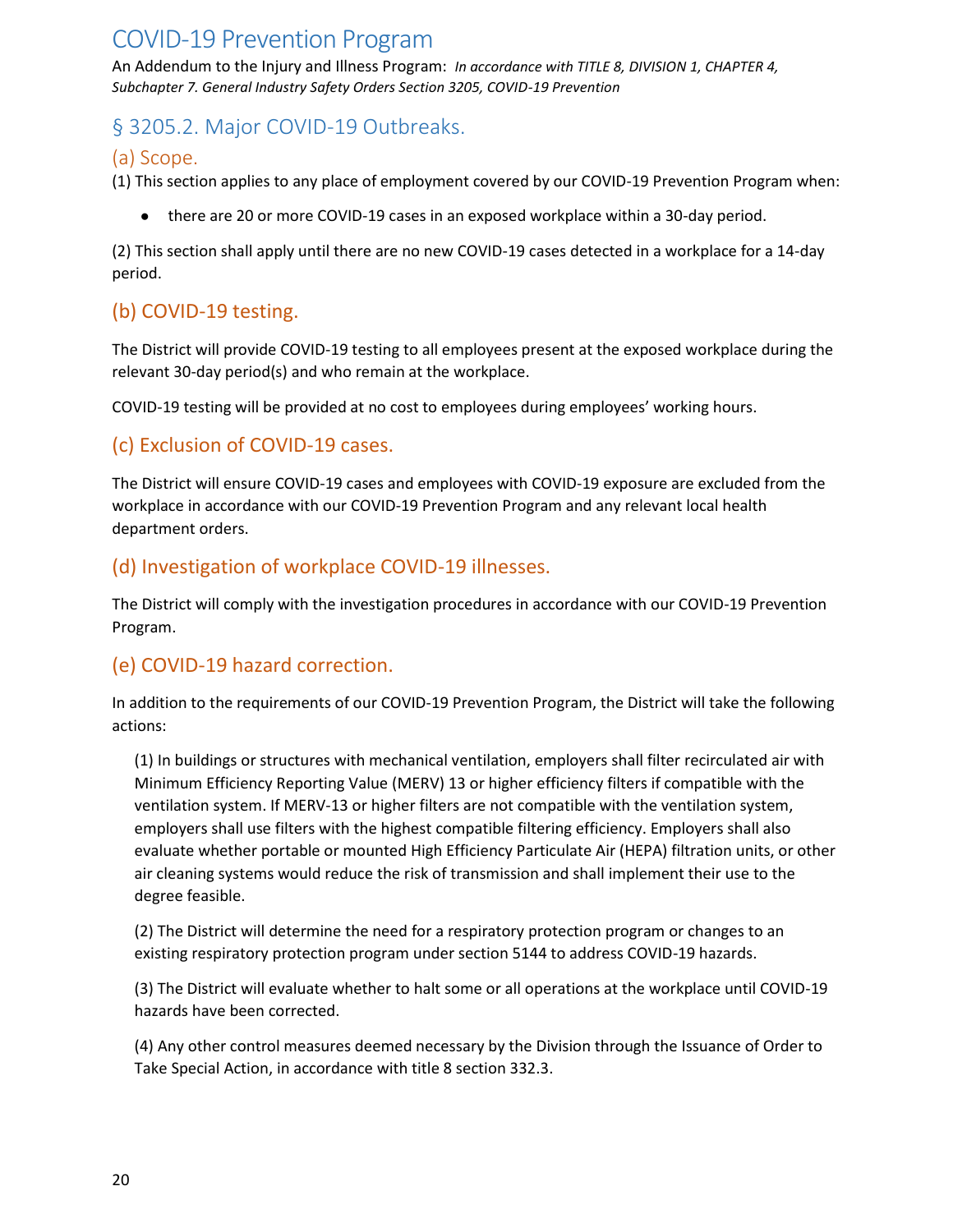An Addendum to the Injury and Illness Program: *In accordance with TITLE 8, DIVISION 1, CHAPTER 4, Subchapter 7. General Industry Safety Orders Section 3205, COVID-19 Prevention*

<span id="page-20-0"></span>(f) Notifications to the local health department. Employers shall comply with the

requirements of section 3205.1(f).

*Note: Authority cited: Section 142.3, Labor Code. Reference: Sections 142.3 and 144.6, Labor Code.*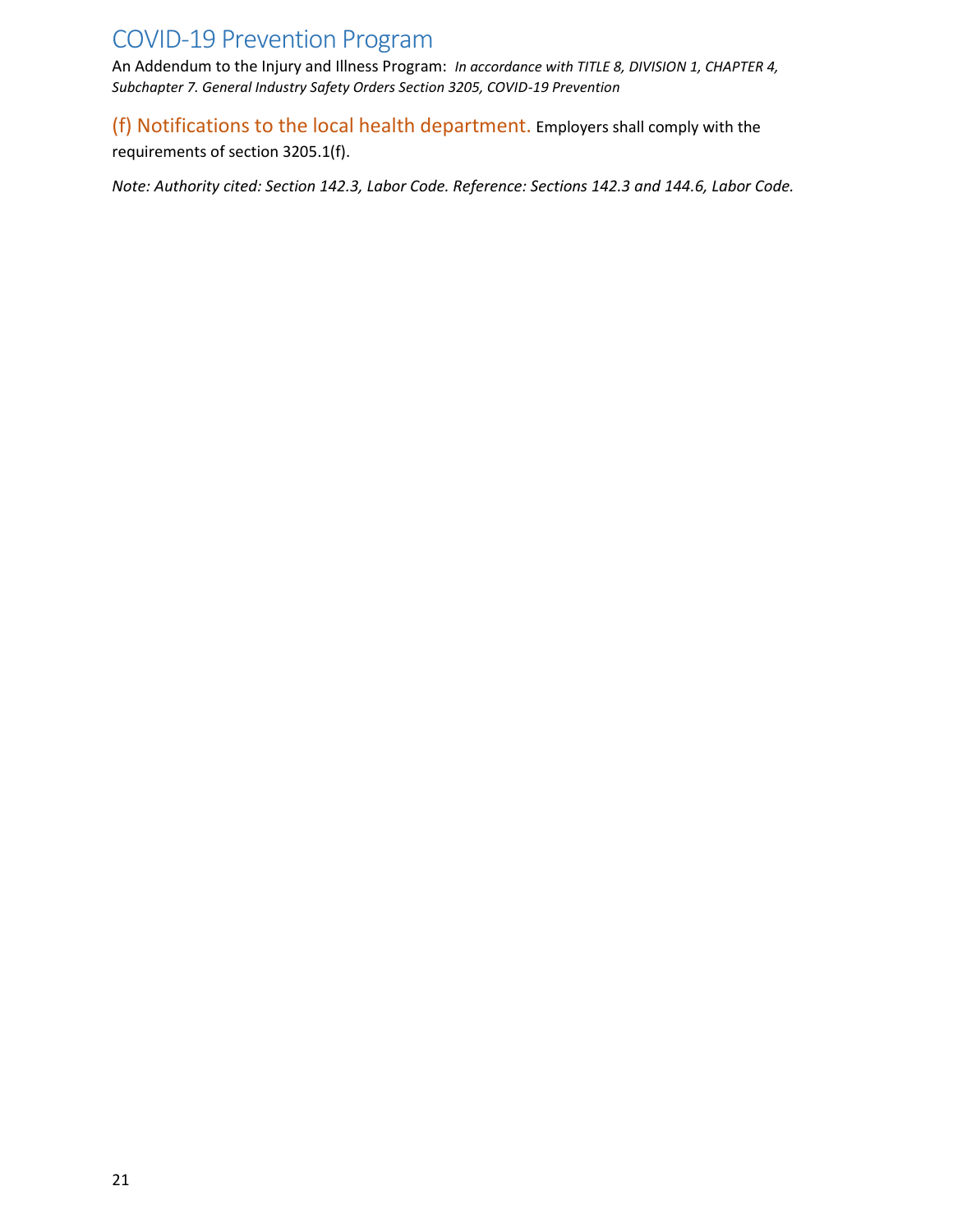An Addendum to the Injury and Illness Program: *In accordance with TITLE 8, DIVISION 1, CHAPTER 4, Subchapter 7. General Industry Safety Orders Section 3205, COVID-19 Prevention*

## <span id="page-21-0"></span>Appendix A: Guidance

#### <span id="page-21-1"></span>Employers - General Guidance

- [California](https://covid19.ca.gov/safer-economy/) [Blueprint for a Safer Economy](https://covid19.ca.gov/safer-economy/) Find the status of activities in your county
- [Follow the Employer Playbook for a Safe Reopening](https://files.covid19.ca.gov/pdf/employer-playbook-for-safe-reopening--en.pdf)
- [Industry guidance to reduce risk](https://covid19.ca.gov/industry-guidance/#top)
- [Guidance on Returning to Work or School Following COVID-19 Diagnosis](https://www.cdph.ca.gov/Programs/CID/DCDC/Pages/COVID-19/Guidance-on-Returning-to-Work-or-School-Following-COVID-19-Diagnosis.aspx)
- [Responding to COVID-19 in the Workplace for Employers](https://files.covid19.ca.gov/pdf/responding-to-covid19-workplace--en.pdf)
- [Side by Side Comparison of COVID-19 Paid Leave](https://www.dir.ca.gov/dlse/Comparison-COVID-19-Paid-Leave.html)

#### <span id="page-21-2"></span>Guidance Employers – Office Workspaces

- Follow this [guidance for office workspaces](https://files.covid19.ca.gov/pdf/guidance-office-workspaces--en.pdf) to create a safer environment for workers.
- Review the guidance, prepare a plan, and post the [checklist for office workspaces](https://files.covid19.ca.gov/pdf/checklist-office-workspaces--en.pdf)

#### <span id="page-21-3"></span>Guidance - K-12 Education

- Follow this [guidance for schools and school-based programs](https://files.covid19.ca.gov/pdf/guidance-schools--en.pdf)
- Review the guidance, prepare a plan, and post the [checklist for schools](https://files.covid19.ca.gov/pdf/checklist-schools--en.pdf)
- Check the answers to [frequently asked questions](https://www.cdph.ca.gov/Programs/CID/DCDC/Pages/COVID-19/Schools-FAQ.aspx) about guidance for schools.
- Follow the [guidance related to cohorts](https://covid19.ca.gov/industry-guidance/#cohort-guidance) of children and youth.
- See the [California Interscholastic Federation statement](https://cifstate.org/mediacenter/releases/2019-20/PR-34_7.20.20_CIF_Statement_2020-21_Sports_Calendar_Final.pdf) for information about seasonal sports.
- Some schools may have reopened based on the COVID-19 and Reopening In-Person Learning [Framework for K-12 Schools.](https://www.cdph.ca.gov/Programs/CID/DCDC/CDPH%20Document%20Library/COVID-19/Schools%20Reopening%20Recommendations.pdf) These schools should follow the guidance on school closure provided in that framework when determining whether to close due to COVID-19 spread.
- Elementary education waiver: See the [Waiver Process Overview](https://www.cdph.ca.gov/Programs/CID/DCDC/Pages/COVID-19/In-Person-Elementary-Waiver-Process.aspx) for details.
- Local health officers will need to submit the [Waiver Notice Form](https://www.cdph.ca.gov/Programs/CID/DCDC/CDPH%20Document%20Library/COVID-19/CDPH-Waiver-Notice_8.3.2020.pdf) to CDPH.
- Schools seeking a waiver can use the template [Waiver Letter and Cover Form.](https://www.cdph.ca.gov/Programs/CID/DCDC/CDPH%20Document%20Library/COVID-19/Waiver-Letter-Template-Cover-Form_8.3.2020.pdf)

#### <span id="page-21-4"></span>Face Covering Information

- [Guidance for the Use of Face Coverings](https://www.cdph.ca.gov/Programs/CID/DCDC/Pages/COVID-19/guidance-for-face-coverings.aspx)
- [Face coverings, masks, and respirators](https://covid19.ca.gov/masks-and-ppe/) Information & Overview
- [Face coverings, masks & respirators](https://www.dir.ca.gov/dosh/coronavirus/Face-coverings-poster.pdf) Handout
- [Use of Cloth Face Coverings to Help Slow the Spread of COVID-19](https://www.cdc.gov/coronavirus/2019-ncov/prevent-getting-sick/diy-cloth-face-coverings.html) CDC Recommendations
- [Voluntary use of N95 masks](https://www.dir.ca.gov/dosh/dosh_publications/N95-mask-questions.pdf) Cal/OSHA

#### <span id="page-21-5"></span>California Healthy Schools Act & Integrated Pest Management (IPM)

- [Do I need training to use a disinfectant?](https://apps.cdpr.ca.gov/schoolipm/school_ipm_law/disinfectant_training.pdf)
- [IPM Training for School Staff](https://apps.cdpr.ca.gov/schoolipm/training/what_hsa_course_should_i_take.pdf) Online [Training Options](https://apps.cdpr.ca.gov/schoolipm/#collapseTwo)
- [Reminders for Using Disinfectants for Schools and Child Care](https://apps.cdpr.ca.gov/schoolipm/pubs/reminders_for_using_disinfectants.pdf)
- [What About Hand Sanitizers?](https://apps.cdpr.ca.gov/schoolipm/school_ipm_law/hand_sanitizers.pdf)
- EPA [Approved Cleaners](https://www.americanchemistry.com/Novel-Coronavirus-Fighting-Products-List.pdf)
- [Disinfecting Fogger Tips](https://www.sia-jpa.org/sia/assets/File/COVID%20Fogger%20Tips.pdf)
- [EPA Supports Healthy Indoor Environments in Schools During COVID-19 Pandemic](https://www.epa.gov/iaq-schools/epa-supports-healthy-indoor-environments-schools-during-covid-19-pandemic)

<span id="page-21-6"></span>Americans with Disabilities Act - U.S. Equal Employment Opportunity Commission

- [Pandemic Preparedness in the Workplace and the Americans with Disabilities Act](https://www.eeoc.gov/laws/guidance/pandemic-preparedness-workplace-and-americans-disabilities-act)
- [What You Should Know About COVID-19 and the ADA, the Rehabilitation Act, and Other EEO](https://www.eeoc.gov/wysk/what-you-should-know-about-covid-19-and-ada-rehabilitation-act-and-other-eeo-laws?utm_content=&utm_medium=email&utm_name=&utm_source=govdelivery&utm_term)  [Laws](https://www.eeoc.gov/wysk/what-you-should-know-about-covid-19-and-ada-rehabilitation-act-and-other-eeo-laws?utm_content=&utm_medium=email&utm_name=&utm_source=govdelivery&utm_term)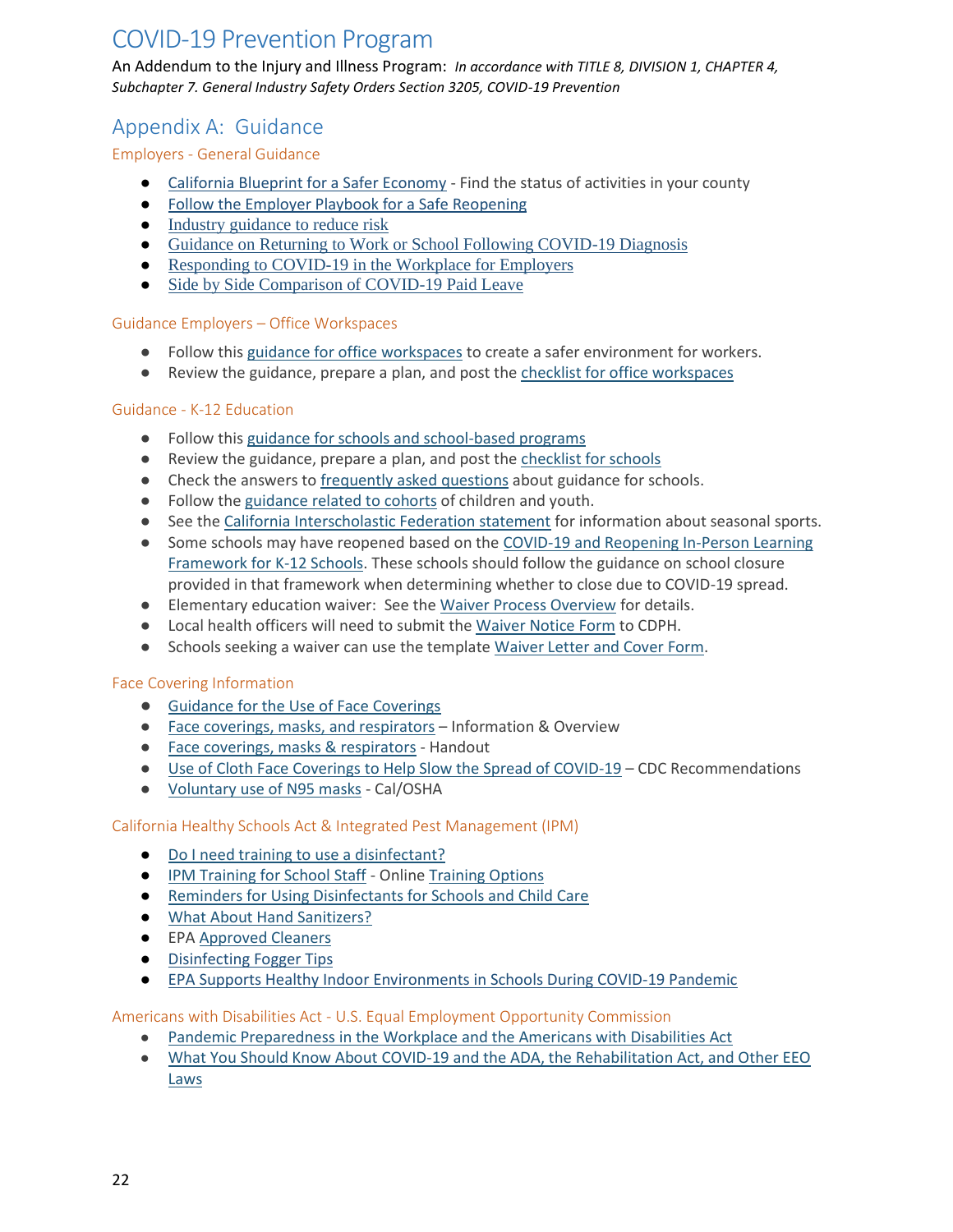An Addendum to the Injury and Illness Program: *In accordance with TITLE 8, DIVISION 1, CHAPTER 4, Subchapter 7. General Industry Safety Orders Section 3205, COVID-19 Prevention*

## <span id="page-22-0"></span>Appendix B: Cal/OSHA Regulations

<span id="page-22-1"></span>Subchapter 7. General Industry Safety Orders § 3205. COVID-19 Prevention. (a) Scope.

(1) This section applies to all employees and places of employment, with the following exceptions:

(A) Places of employment with one employee who does not have contact with other persons.

(B) Employees working from home.

(C) Employees when covered by section 5199.

(2) Nothing in this section is intended to limit more protective or stringent state or local health department mandates or guidance.

(b) Definitions. The following definitions apply to this section and to sections 3205.1 through 3205.4.

"COVID-19" means coronavirus disease, an infectious disease caused by the severe acute respiratory syndrome coronavirus 2 (SARS-CoV-2).

"COVID-19 case" means a person who:

(1) Has a positive "COVID-19 test" as defined in this section;

(2) Is subject to COVID-19-related order to isolate issued by a local or state health official; or

(3) Has died due to COVID-19, in the determination of a local health department or per inclusion in the COVID-19 statistics of a county.

A person is no longer a "COVID-19 case" in this section when a licensed health care professional determines that the person does not have COVID-19, in accordance with recommendations made by the California Department of Public Health (CDPH) or the local health department pursuant to authority granted under the Health and Safety Code or title 17, California Code of Regulations to CDPH or the local health department.

"COVID-19 exposure" means being within six feet of a COVID-19 case for a cumulative total of 15 minutes or greater in any 24-hour period within or overlapping with the "high-risk exposure period" defined by this section. This definition applies regardless of the use of face coverings.

"COVID-19 hazard" means exposure to potentially infectious material that may contain SARS-CoV-2, the virus that causes COVID-19. Potentially infectious materials include airborne droplets, small particle aerosols, and airborne droplet nuclei, which most commonly result from a person or persons exhaling, talking or vocalizing, coughing, sneezing, or procedures performed on persons which may aerosolize saliva or respiratory tract fluids, among other things. This also includes objects or surfaces that may be contaminated with SARS-CoV-2.

"COVID-19 symptoms" means fever of 100.4 degrees Fahrenheit or higher, chills, cough, shortness of breath or difficulty breathing, fatigue, muscle or body aches, headache, new loss of taste or smell, sore throat, congestion or runny nose, nausea or vomiting, or diarrhea, unless a licensed health care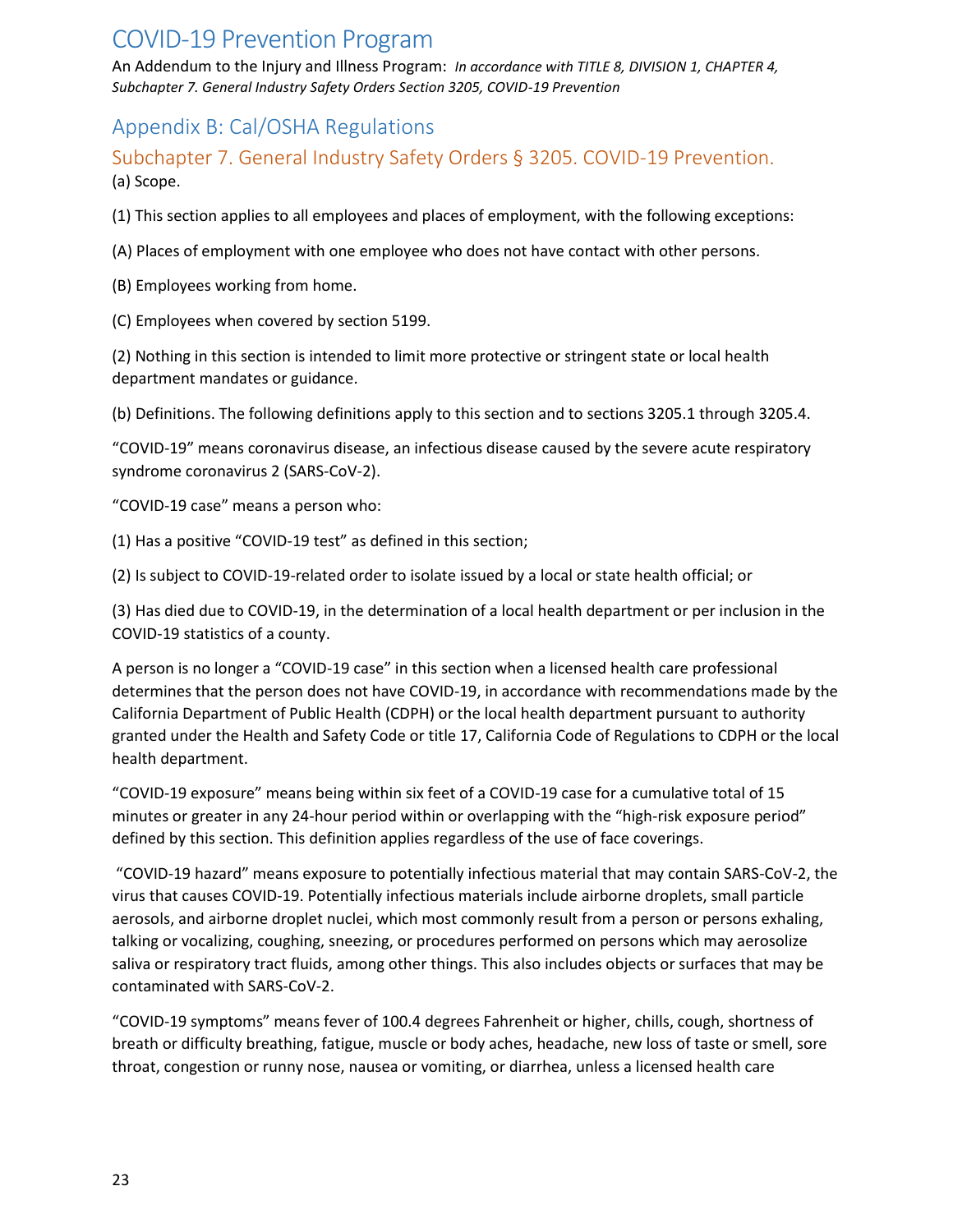An Addendum to the Injury and Illness Program: *In accordance with TITLE 8, DIVISION 1, CHAPTER 4, Subchapter 7. General Industry Safety Orders Section 3205, COVID-19 Prevention*

professional determines the person's symptoms were caused by a known condition other than COVID-19.

"COVID-19 test" means a viral test for SARS-CoV-2 that is:

(1) Approved by the United States Food and Drug Administration (FDA) or has an Emergency Use Authorization from the FDA to diagnose current infection with the SARS-CoV-2 virus; and

(2) Administered in accordance with the FDA approval or the FDA Emergency Use Authorization as applicable.

"Exposed workplace" means any work location, working area, or common area at work used or accessed by a COVID-19 case during the high-risk period, including bathrooms, walkways, hallways, aisles, break or eating areas, and waiting areas. The exposed workplace does not include buildings or facilities not entered by a COVID-19 case.

Effective January 1, 2021, the "exposed workplace" also includes but is not limited to the "worksite" of the COVID-19 case as defined by Labor Code section 6409.6(d)(5).

"Face covering" means a tightly woven fabric or non-woven material with no visible holes or openings, which covers the nose and mouth.

"High-risk exposure period" means the following time period:

(1) For persons who develop COVID-19 symptoms: from two days before they first develop symptoms until 10 days after symptoms first appeared, and 24 hours have passed with no fever, without the use of fever-reducing medications, and symptoms have improved; or

(2) For persons who test positive who never develop COVID-19 symptoms: from two days before until ten days after the specimen for their first positive test for COVID-19 was collected.

(c) Written COVID-19 Prevention Program. Employers shall establish, implement, and maintain an effective, written COVID-19 Prevention Program, which may be integrated into the employer's Injury and Illness Program required by section 3203, or be maintained in a separate document. The written elements of a COVID-19 Prevention Program shall include:

(1) System for communicating. The employer shall do all of the following in a form readily understandable by employees:

(A) Ask employees to report to the employer, without fear of reprisal, COVID-19 symptoms, possible COVID-19 exposures, and possible COVID-19 hazards at the workplace.

(B) Describe procedures or policies for accommodating employees with medical or other conditions that put them at increased risk of severe COVID-19 illness.

(C) Provide information about access to COVID-19 testing. If testing is required under this section, section 3205.1, or section 3205.2, the employer shall inform affected employees of the reason for the COVID-19 testing and the possible consequences of a positive test.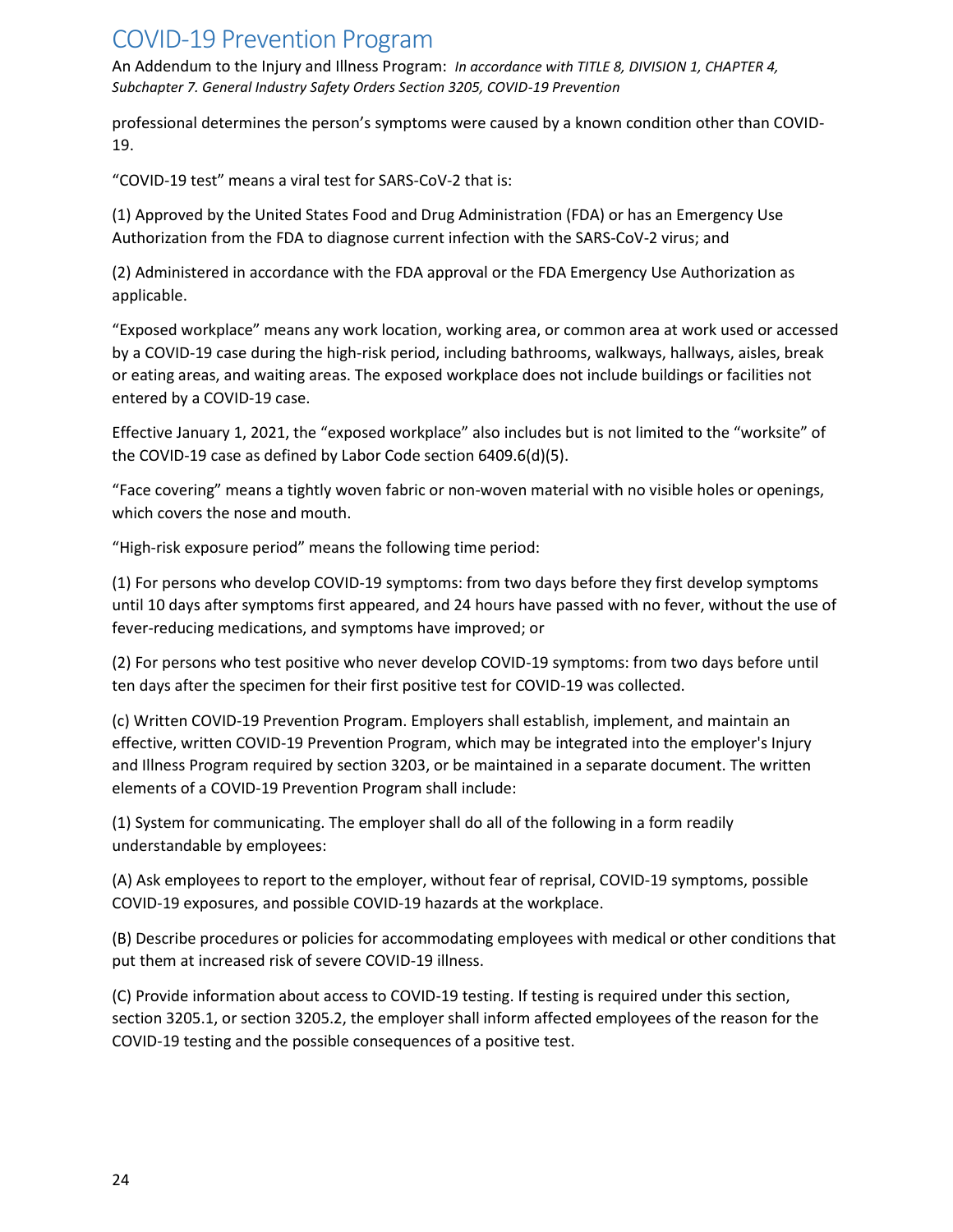An Addendum to the Injury and Illness Program: *In accordance with TITLE 8, DIVISION 1, CHAPTER 4, Subchapter 7. General Industry Safety Orders Section 3205, COVID-19 Prevention*

(D) In accordance with subsection (c)(3)(B)3., communicate information about COVID-19 hazards and the employer's COVID-19 policies and procedures to employees and to other employers, persons, and entities within or in contact with the employer's workplace.

*NOTE: See subsections (c)(3)(C) and (c)(3)(D) for confidentiality requirements for COVID-19 cases.*

(2) Identification and evaluation of COVID-19 hazards.

(A) The employer shall allow for employee and authorized employee representative participation in the identification and evaluation of COVID-19 hazards.

(B) The employer shall develop and implement a process for screening employees for and responding to employees with COVID-19 symptoms. The employer may ask employees to evaluate their own symptoms before reporting to work. If the employer conducts screening at the workplace, the employer shall ensure that face coverings are used during screening by both screeners and employees and, if temperatures are measured, that non-contact thermometers are used.

(C) The employer shall develop COVID-19 policies and procedures to respond effectively and immediately to individuals at the workplace who are a COVID-19 case to prevent or reduce the risk of transmission of COVID-19 in the workplace.

(D) The employer shall conduct a workplace-specific identification of all interactions, areas, activities, processes, equipment, and materials that could potentially expose employees to COVID-19 hazards. Employers shall treat all persons, regardless of symptoms or negative COVID-19 test results, as potentially infectious.

1. This shall include identification of places and times when people may congregate or come in contact with one another, regardless of whether employees are performing an assigned work task or not, for instance during meetings or trainings and including in and around entrances, bathrooms, hallways, aisles, walkways, elevators, break or eating areas, cool-down areas, and waiting areas.

2. This shall include an evaluation of employees' potential workplace exposure to all persons at the workplace or who may enter the workplace, including coworkers, employees of other entities, members of the public, customers or clients, and independent contractors. Employers shall consider how employees and other persons enter, leave, and travel through the workplace, in addition to addressing fixed work locations.

(E) For indoor locations, the employer shall evaluate how to maximize the quantity of outdoor air and whether it is possible to increase filtration efficiency to the highest level compatible with the existing ventilation system.

(F) The employer shall review applicable orders and guidance from the State of California and the local health department related to COVID-19 hazards and prevention, including information of general application and information specific to the employer's industry, location, and operations.

(G) The employer shall evaluate existing COVID-19 prevention controls at the workplace and the need for different or additional controls. This includes evaluation of controls in subsections (c)(4), and (c)(6) through (c)(8).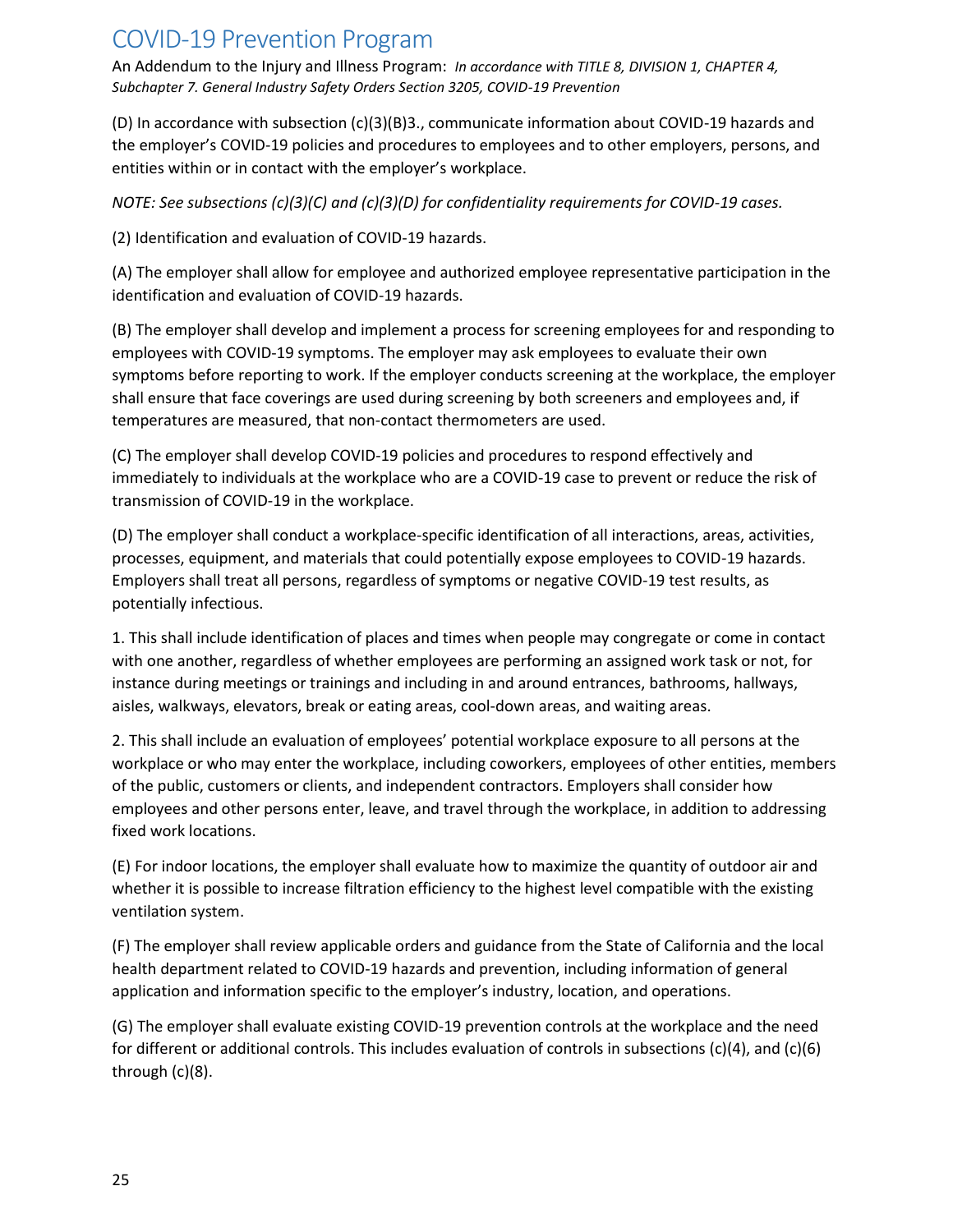An Addendum to the Injury and Illness Program: *In accordance with TITLE 8, DIVISION 1, CHAPTER 4, Subchapter 7. General Industry Safety Orders Section 3205, COVID-19 Prevention*

(H) The employer shall conduct periodic inspections as needed to identify unhealthy conditions, work practices, and work procedures related to COVID-19 and to ensure compliance with employers' COVID-19 policies and procedures.

(3) Investigating and responding to COVID-19 cases in the workplace.

(A) Employers shall have an effective procedure to investigate COVID-19 cases in the workplace. This includes procedures for verifying COVID-19 case status, receiving information regarding COVID-19 test results and onset of COVID-19 symptoms, and identifying and recording COVID-19 cases.

(B) The employer shall take the following actions when there has been a COVID-19 case at the place of employment:

1. Determine the day and time the COVID-19 case was last present and, to the extent possible, the date of the positive COVID-19 test(s) and/or diagnosis, and the date the COVID-19 case first had one or more COVID-19 symptoms, if any were experienced.

2. Determine who may have had a COVID-19 exposure. This requires an evaluation of the activities of the COVID-19 case and all locations at the workplace which may have been visited by the COVID-19 case during the high-risk exposure period.

*Note: See subsection (c)(10) for exclusion requirements for employees with COVID19 exposure.*

3. Give notice of the potential COVID-19 exposure, within one business day, in a way that does not reveal any personal identifying information of the COVID-19 case, to the following:

a. All employees who may have had COVID-19 exposure and their authorized representatives.

b. Independent contractors and other employers present at the workplace during the high-risk exposure period.

4. Offer COVID-19 testing at no cost to employees during their working hours to all employees who had potential COVID-19 exposure in the workplace and provide them with the information on benefits described in subsections  $(c)(5)(B)$  and  $(c)(10)(C)$ .

5. Investigate whether any workplace conditions could have contributed to the risk of COVID-19 exposure and what could be done to reduce exposure to COVID-19 hazards.

(C) Personal identifying information of COVID-19 cases or persons with COVID-19 symptoms shall be kept confidential. All COVID-19 testing or related medical services provided by the employer under this section and sections 3205.1 through 3205.4 shall be provided in a manner that ensures the confidentiality of employees.

EXCEPTION to subsection (c)(3)(C): Unredacted information on COVID-19 cases shall be provided to the local health department, CDPH, the Division, the National Institute for Occupational Safety and Health (NIOSH), or as otherwise required by law immediately upon request.

(D) The employer shall ensure that all employee medical records required by this section and sections 3205.1 through 3205.4 are kept confidential and are not disclosed or reported without the employee's express written consent to any person within or outside the workplace.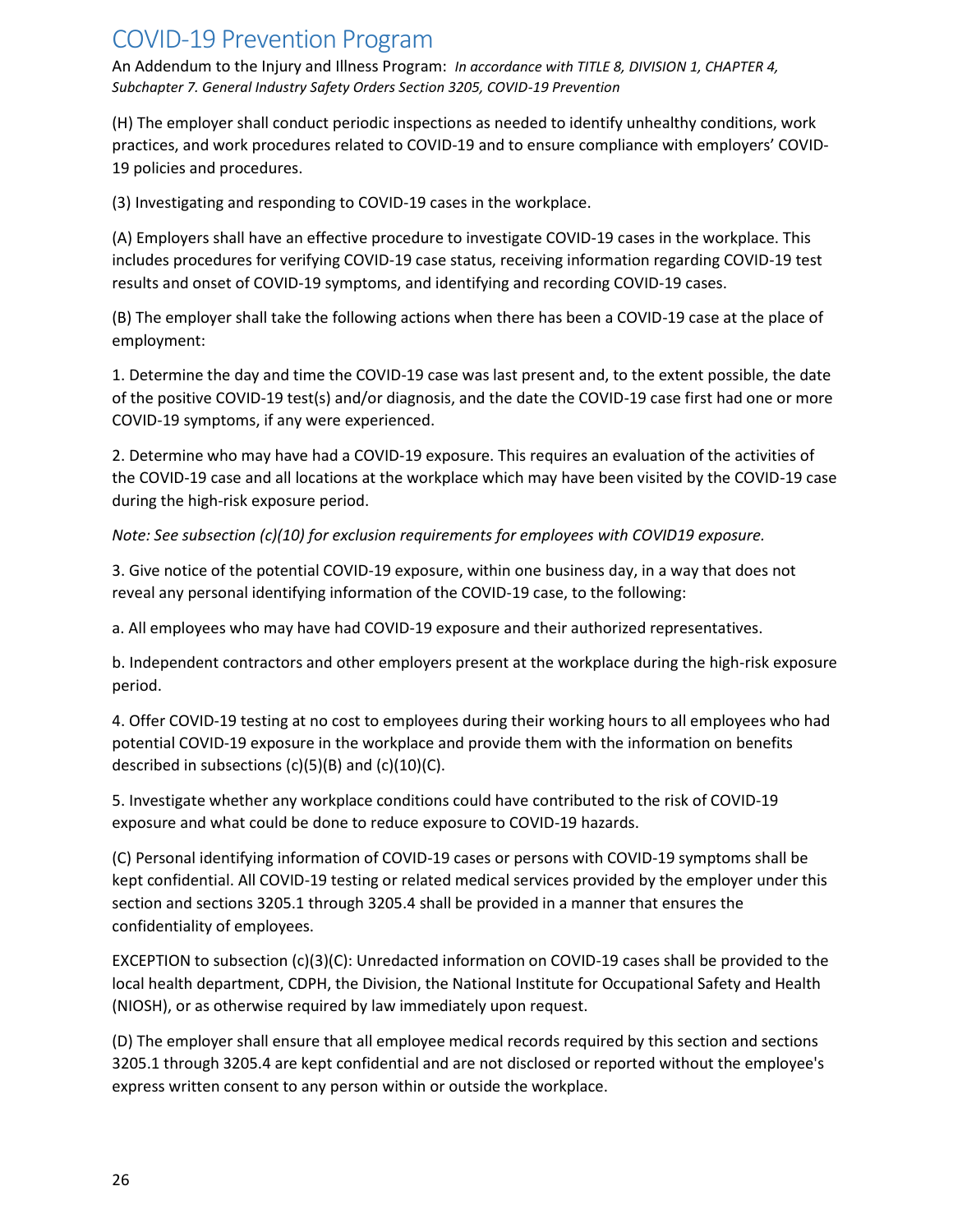An Addendum to the Injury and Illness Program: *In accordance with TITLE 8, DIVISION 1, CHAPTER 4, Subchapter 7. General Industry Safety Orders Section 3205, COVID-19 Prevention*

EXCEPTION 1 to subsection (c)(3)(D): Unredacted medical records shall be provided to the local health department, CDPH, the Division, NIOSH, or as otherwise required by law immediately upon request.

EXCEPTION 2 to subsection  $(c)(3)(D)$ : This provision does not apply to records that do not contain individually identifiable medical information or from which individually identifiable medical information has been removed.

(4) Correction of COVID-19 hazards. Employers shall implement effective policies and/or procedures for correcting unsafe or unhealthy conditions, work practices, policies and procedures in a timely manner based on the severity of the hazard. This includes, but is not limited to, implementing controls and/or policies and procedures in response to the evaluations conducted under subsections (c)(2) and (c)(3) and implementing the controls required by subsection (c)(6) through (c)(8).

(5) Training and instruction. The employer shall provide effective training and instruction to employees that includes the following:

(A) The employer's COVID-19 policies and procedures to protect employees from COVID-19 hazards.

(B) Information regarding COVID-19-related benefits to which the employee may be entitled under applicable federal, state, or local laws. This includes any benefits available under workers' compensation law, the federal Families First Coronavirus Response Act, Labor Code sections 248.1 and 248.5, Labor Code sections 3212.86 through 3212.88, local governmental requirements, the employer's own leave policies, and leave guaranteed by contract.

(C) The fact that COVID-19 is an infectious disease that can be spread through the air when an infectious person talks or vocalizes, sneezes, coughs, or exhales; that COVID19 may be transmitted when a person touches a contaminated object and then touches their eyes, nose, or mouth, although that is less common; and that an infectious person may have no symptoms.

(D) Methods of physical distancing of at least six feet and the importance of combining physical distancing with the wearing of face coverings.

(E) The fact that particles containing the virus can travel more than six feet, especially indoors, so physical distancing must be combined with other controls, including face coverings and hand hygiene, to be effective.

(F) The importance of frequent hand washing with soap and water for at least 20 seconds and using hand sanitizer when employees do not have immediate access to a sink or hand washing facility, and that hand sanitizer does not work if the hands are soiled.

(G) Proper use of face coverings and the fact that face coverings are not respiratory protective equipment.

(H) COVID-19 symptoms, and the importance of not coming to work and obtaining a COVID-19 test if the employee has COVID-19 symptoms.

(6) Physical distancing.

(A) All employees shall be separated from other persons by at least six feet, except where an employer can demonstrate that six feet of separation is not possible, and except for momentary exposure while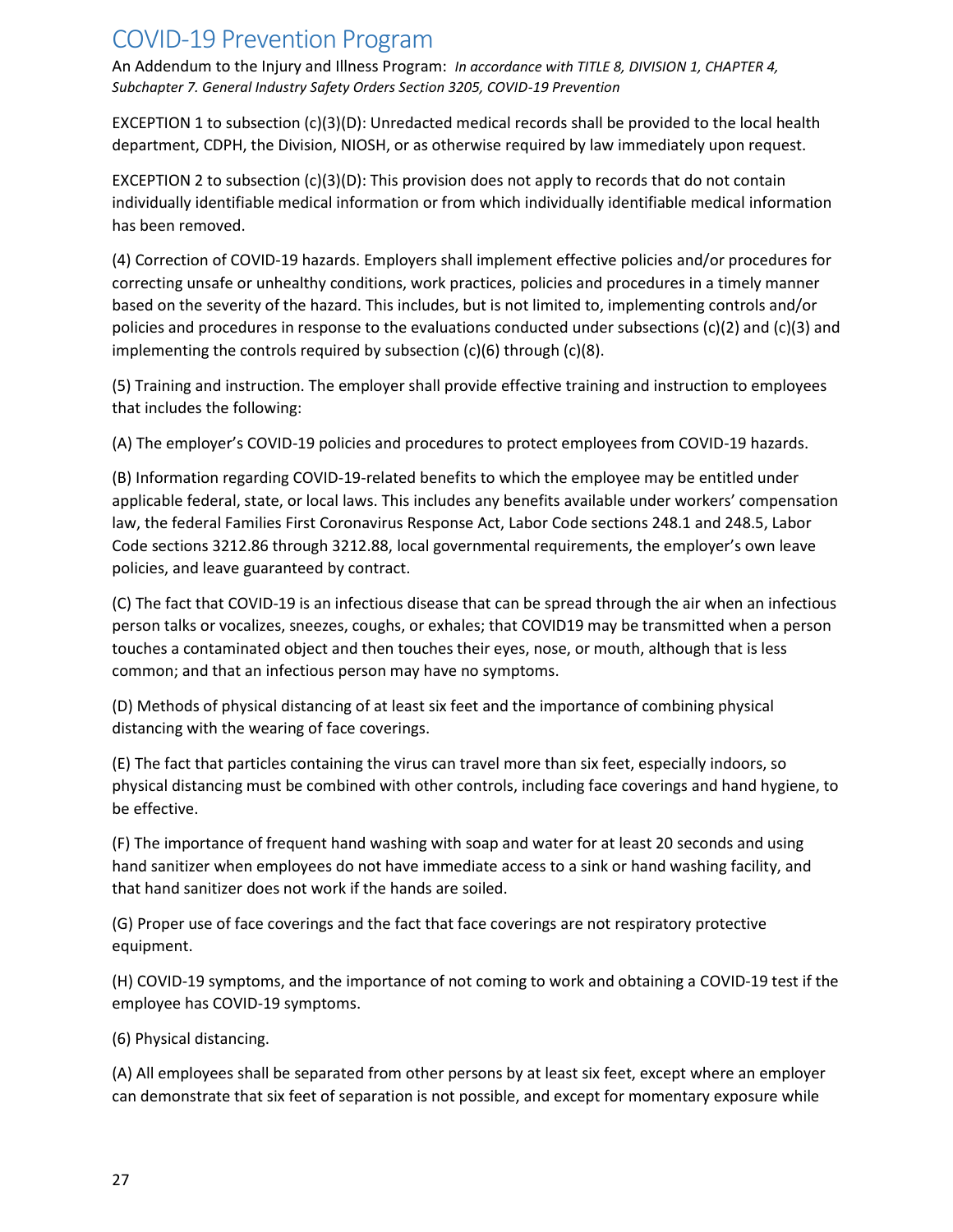An Addendum to the Injury and Illness Program: *In accordance with TITLE 8, DIVISION 1, CHAPTER 4, Subchapter 7. General Industry Safety Orders Section 3205, COVID-19 Prevention*

persons are in movement. Methods of physical distancing include: telework or other remote work arrangements; reducing the number of persons in an area at one time, including visitors; visual cues such as signs and floor markings to indicate where employees and others should be located or their direction and path of travel; staggered arrival, departure, work, and break times; and adjusted work processes or procedures, such as reducing production speed, to allow greater distance between employees.

(B) When it is not possible to maintain a distance of at least six feet, individuals shall be as far apart as possible.

#### (7) Face coverings.

(A) Employers shall provide face coverings and ensure they are worn by employees over the nose and mouth when indoors, when outdoors and less than six feet away from another person, and where required by orders from the CDPH or local health department. Employers shall ensure face coverings are clean and undamaged. Face shields are not a replacement for face coverings, although they may be worn together for additional protection. The following are exceptions to the face coverings requirement:

1. When an employee is alone in a room.

2. While eating and drinking at the workplace, provided employees are at least six feet apart and outside air supply to the area, if indoors, has been maximized to the extent possible.

3. Employees wearing respiratory protection in accordance with section 5144 or other title 8 safety orders.

4. Employees who cannot wear face coverings due to a medical or mental health condition or disability, or who are hearing-impaired or communicating with a hearing-impaired person.

5. Specific tasks which cannot feasibly be performed with a face covering. This exception is limited to the time period in which such tasks are actually being performed, and the unmasked employee shall be at least six feet away from all other persons unless unmasked employees are tested at least twice weekly for COVID-19.

#### *NOTE: CDPH has issued guidance for employers that identifies examples when wearing a face covering is likely not feasible.*

(B) Employees exempted from wearing face coverings due to a medical condition, mental health condition, or disability shall wear an effective non-restrictive alternative, such as a face shield with a drape on the bottom, if their condition or disability permits it.

(C) Any employee not wearing a face covering, face shield with a drape or other effective alternative, or respiratory protection, for any reason, shall be at least six feet apart from all other persons unless the unmasked employee is tested at least twice weekly for COVID-19. Employers may not use COVID-19 testing as an alternative to face coverings when face coverings are otherwise required by this section.

(D) No employer shall prevent any employee from wearing a face covering when not required by this section, unless it would create a safety hazard, such as interfering with the safe operation of equipment.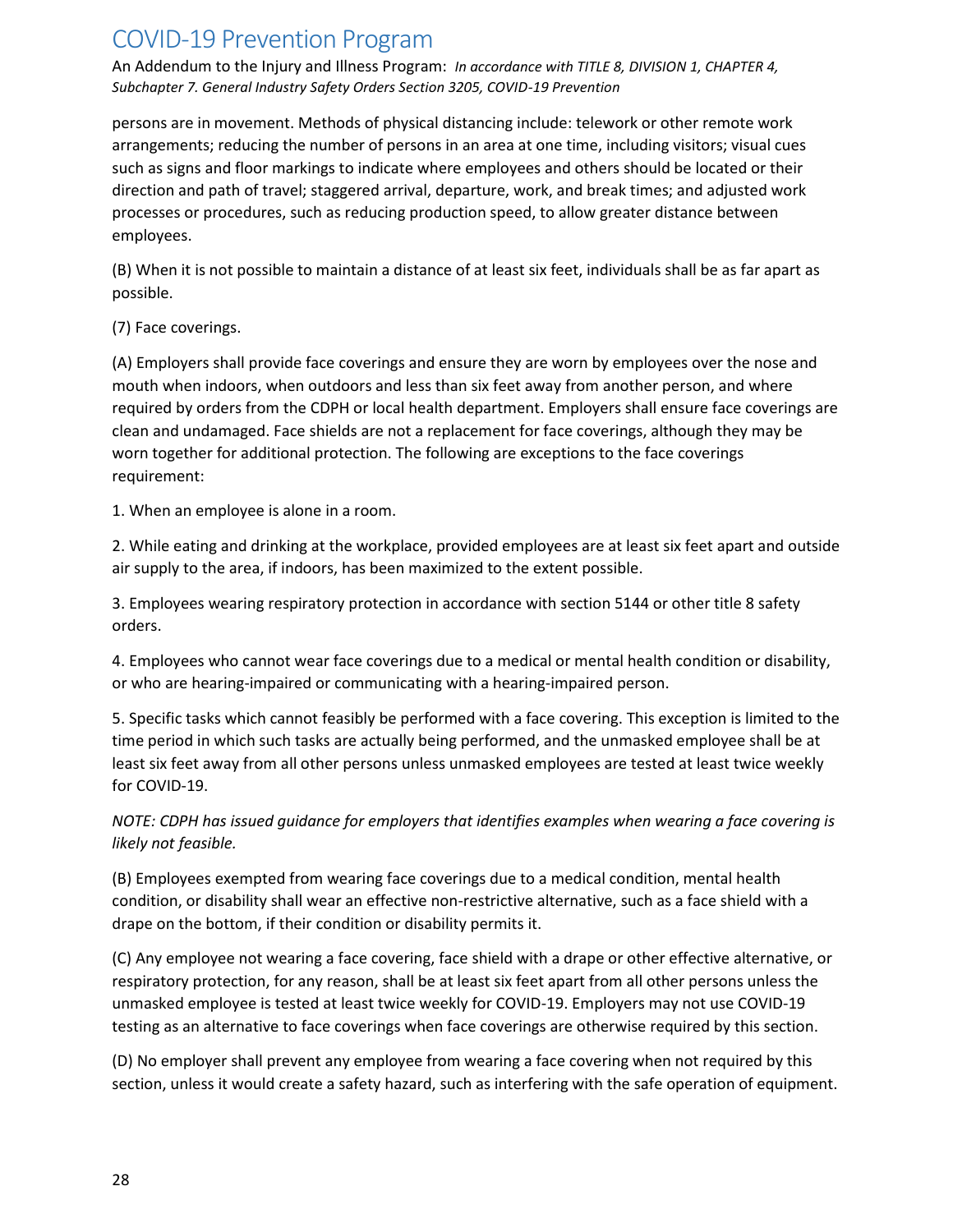An Addendum to the Injury and Illness Program: *In accordance with TITLE 8, DIVISION 1, CHAPTER 4, Subchapter 7. General Industry Safety Orders Section 3205, COVID-19 Prevention*

(E) Employers shall implement measures to communicate to non-employees the face coverings requirements on their premises.

(F) The employer shall develop COVID-19 policies and procedures to minimize employee exposure to COVID-19 hazards originating from any person not wearing a face covering, including a member of the public.

(8) Other engineering controls, administrative controls, and personal protective equipment.

(A) At fixed work locations where it is not possible to maintain the physical distancing requirement at all times, the employer shall install cleanable solid partitions that effectively reduce aerosol transmission between the employee and other persons.

(B) For buildings with mechanical or natural ventilation, or both, employers shall maximize the quantity of outside air provided to the extent feasible, except when the United States Environmental Protection Agency (EPA) Air Quality Index is greater than 100 for any pollutant or if opening windows or letting in outdoor air by other means would cause a hazard to employees, for instance from excessive heat or cold.

(C) Employers shall implement cleaning and disinfecting procedures, which require:

1. Identifying and regularly cleaning and disinfecting frequently touched surfaces and objects, such as doorknobs, elevator buttons, equipment, tools, handrails, handles, controls, bathroom surfaces, and steering wheels. The employer shall inform employees and authorized employee representatives of cleaning and disinfection protocols, including the planned frequency and scope of regular cleaning and disinfection.

2. Prohibiting the sharing of personal protective equipment and to the extent feasible, items that employees come in regular physical contact with such as phones, headsets, desks, keyboards, writing materials, instruments, and tools. When it is not feasible to prevent sharing, sharing shall be minimized and such items and equipment shall be disinfected between uses by different people. Sharing of vehicles shall be minimized to the extent feasible, and high touch points (steering wheel, door handles, seatbelt buckles, armrests, shifter, etc.) shall be disinfected between users.

3. Cleaning and disinfection of areas, material, and equipment used by a COVID-19 case during the highrisk exposure period.

*NOTE: Cleaning and disinfecting must be done in a manner that does not create a hazard to employees. See Group 2 and Group 16 of the General Industry Safety Orders for further information.*

(D) To protect employees from COVID-19 hazards, the employer shall evaluate its handwashing facilities, determine the need for additional facilities, encourage and allow time for employee handwashing, and provide employees with an effective hand sanitizer. Employers shall encourage employees to wash their hands for at least 20 seconds each time. Provision or use of hand sanitizers with methyl alcohol is prohibited.

(E) Personal protective equipment.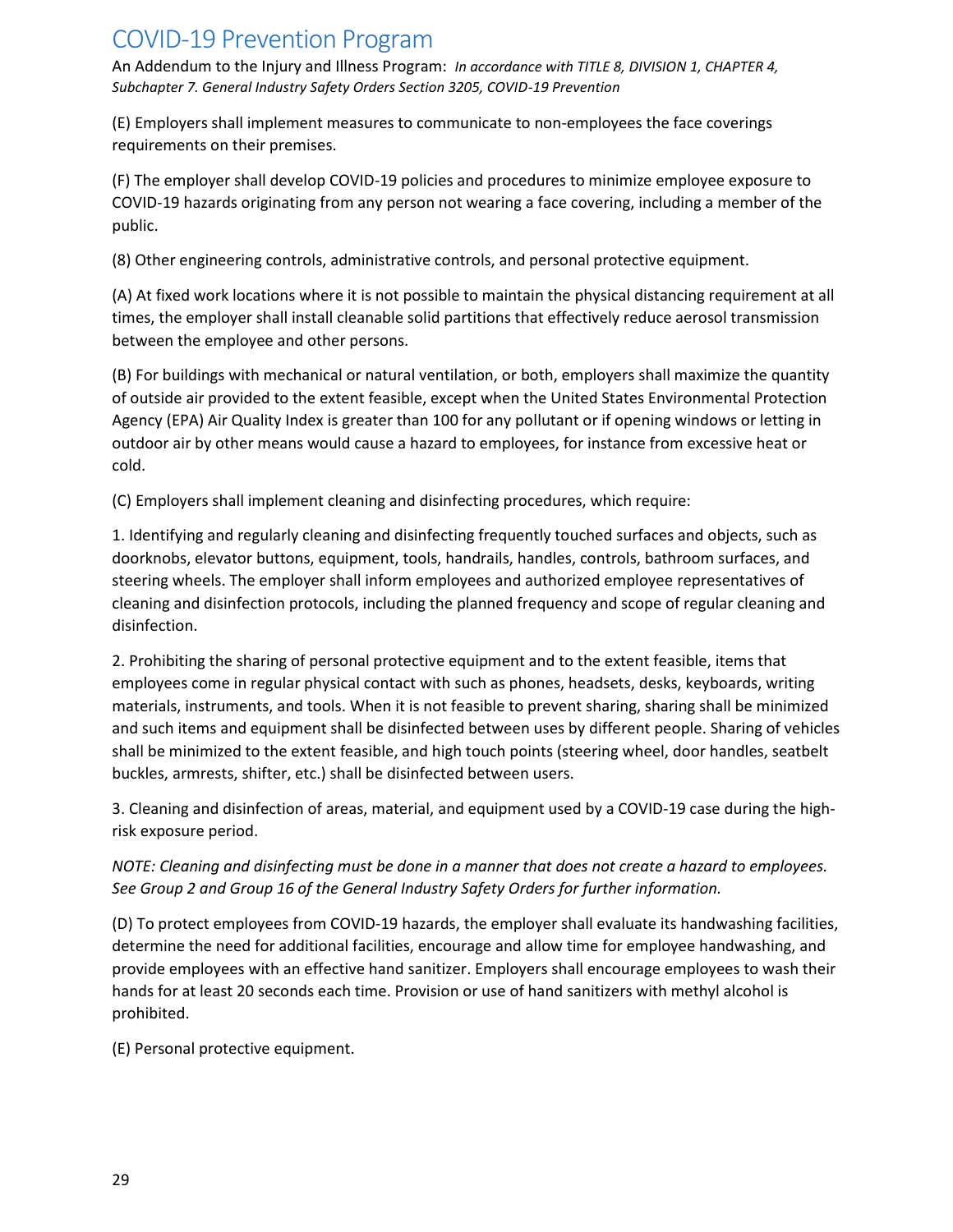An Addendum to the Injury and Illness Program: *In accordance with TITLE 8, DIVISION 1, CHAPTER 4, Subchapter 7. General Industry Safety Orders Section 3205, COVID-19 Prevention*

1. Employers shall evaluate the need for personal protective equipment to prevent exposure to COVID-19 hazards, such as gloves, goggles, and face shields, and provide such personal protective equipment as needed.

2. Employers shall evaluate the need for respiratory protection in accordance with section 5144 when the physical distancing requirements in subsection (c)(6) are not feasible or are not maintained.

3. Employers shall provide and ensure use of respirators in accordance with section 5144 when deemed necessary by the Division through the Issuance of Order to Take Special Action, in accordance with title 8 section 332.3.

4. Employers shall provide and ensure use of eye protection and respiratory protection in accordance with section 5144 when employees are exposed to procedures that may aerosolize potentially infectious material such as saliva or respiratory tract fluids.

*NOTE: Examples of work covered by subsection (c)(8)(E)4. include, but are not limited to, certain dental procedures and outpatient medical specialties not covered by section 5199.*

(9) Reporting, recordkeeping, and access.

(A) The employer shall report information about COVID-19 cases at the workplace to the local health department whenever required by law, and shall provide any related information requested by the local health department.

(B) The employer shall report immediately to the Division any COVID-19-related serious illnesses or death, as defined under section 330(h), of an employee occurring in a place of employment or in connection with any employment.

(C) The employer shall maintain records of the steps taken to implement the written COVID-19 Prevention Program in accordance with section 3203(b).

(D) The written COVID-19 Prevention Program shall be made available at the workplace to employees, authorized employee representatives, and to representatives of the Division immediately upon request.

(E) The employer shall keep a record of and track all COVID-19 cases with the employee's name, contact information, occupation, location where the employee worked, the date of the last day at the workplace, and the date of a positive COVID-19 test. Medical information shall be kept confidential in accordance with subsections  $(c)(3)(C)$  and  $(c)(3)(D)$ . The information shall be made available to employees, authorized employee representatives, or as otherwise required by law, with personal identifying information removed.

Note: Subsection (c)(9)(E) does not alter the right of employees or their representatives to request and obtain an employer's Log of Work-Related Injuries and Illnesses (Log 300), without redaction, or to request and obtain information as otherwise allowed by law.

(10) Exclusion of COVID-19 cases. The purpose of this subsection is to limit transmission of COVID-19 in the workplace.

(A) Employers shall ensure that COVID-19 cases are excluded from the workplace until the return to work requirements of subsection (c)(11) are met.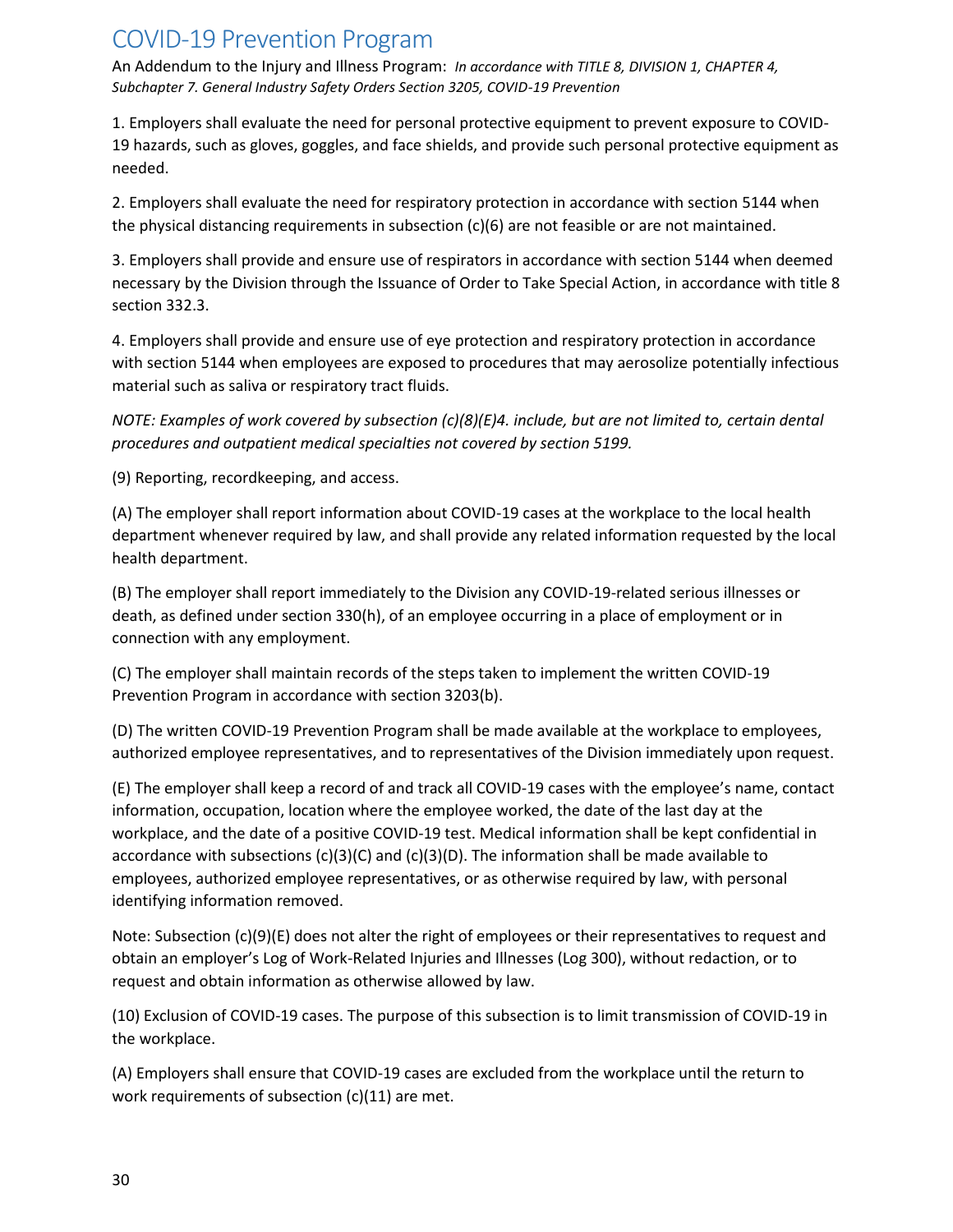An Addendum to the Injury and Illness Program: *In accordance with TITLE 8, DIVISION 1, CHAPTER 4, Subchapter 7. General Industry Safety Orders Section 3205, COVID-19 Prevention*

(B) Employers shall exclude employees with COVID-19 exposure from the workplace for 14 days after the last known COVID-19 exposure to a COVID-19 case.

(C) For employees excluded from work under subsection (c)(10) and otherwise able and available to work, employers shall continue and maintain an employee's earnings, seniority, and all other employee rights and benefits, including the employee's right to their former job status, as if the employee had not been removed from their job.

Employers may use employer-provided employee sick leave benefits for this purpose and consider benefit payments from public sources in determining how to maintain earnings, rights and benefits, where permitted by law and when not covered by workers' compensation.

EXCEPTION 1: Subsection  $(c)(10)(C)$  does not apply to any period of time during which the employee is unable to work for reasons other than protecting persons at the workplace from possible COVID-19 transmission.

EXCEPTION 2: Subsection (c)(10)(C) does not apply where the employer demonstrates that the COVID-19 exposure is not work related.

(D) Subsection (c)(10) does not limit any other applicable law, employer policy, or collective bargaining agreement that provides for greater protections.

(E) At the time of exclusion, the employer shall provide the employee the information on benefits described in subsections  $(c)(5)(B)$  and  $(c)(10)(C)$ .

EXCEPTION to subsection (c)(10): Employees who have not been excluded or isolated by the local health department need not be excluded by the employer, if they are temporarily reassigned to work where they do not have contact with other persons until the return to work requirements of subsection  $(c)(11)$ are met.

(11) Return to work criteria.

(A) COVID-19 cases with COVID-19 symptoms shall not return to work until:

1. At least 24 hours have passed since a fever of 100.4 or higher has resolved without the use of feverreducing medications;

2. COVID-19 symptoms have improved; and

3. At least 10 days have passed since COVID-19 symptoms first appeared.

(B) COVID-19 cases who tested positive but never developed COVID-19 symptoms shall not return to work until a minimum of 10 days have passed since the date of specimen collection of their first positive COVID-19 test.

(C) A negative COVID-19 test shall not be required for an employee to return to work.

(D) If an order to isolate or quarantine an employee is issued by a local or state health official, the employee shall not return to work until the period of isolation or quarantine is completed or the order is lifted. If no period was specified, then the period shall be 10 days from the time the order to isolate was effective, or 14 days from the time the order to quarantine was effective.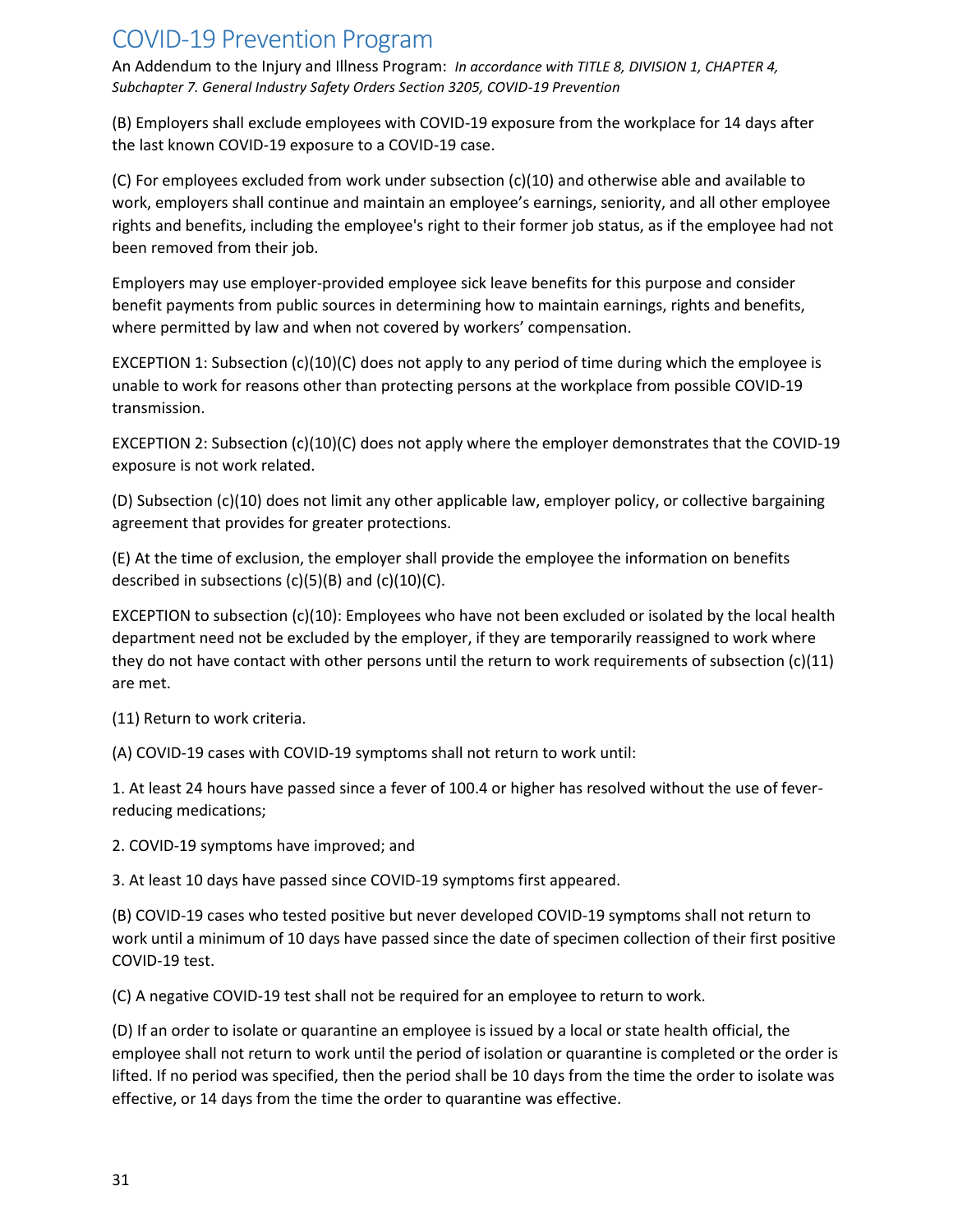An Addendum to the Injury and Illness Program: *In accordance with TITLE 8, DIVISION 1, CHAPTER 4, Subchapter 7. General Industry Safety Orders Section 3205, COVID-19 Prevention*

(E) If there are no violations of local or state health officer orders for isolation or quarantine, the Division may, upon request, allow employees to return to work on the basis that the removal of an employee would create undue risk to a community's health and safety. In such cases, the employer shall develop, implement, and maintain effective control measures to prevent transmission in the workplace including providing isolation for the employee at the workplace and, if isolation is not possible, the use of respiratory protection in the workplace.

*Note: Authority cited: Section 142.3, Labor Code. Reference: Sections 142.3 and 144.6, Labor Code.*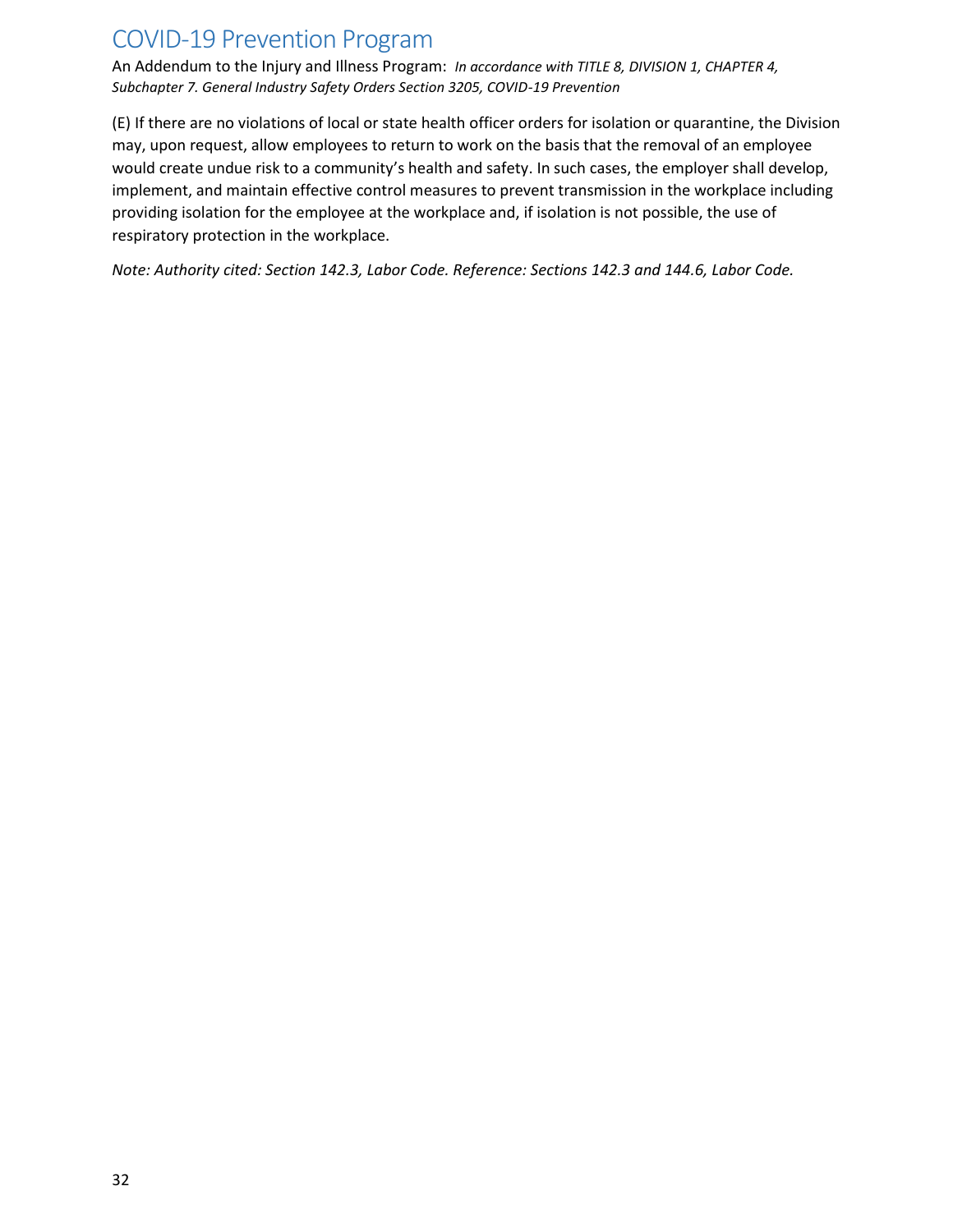An Addendum to the Injury and Illness Program: *In accordance with TITLE 8, DIVISION 1, CHAPTER 4, Subchapter 7. General Industry Safety Orders Section 3205, COVID-19 Prevention*

# <span id="page-32-0"></span>§ 3205.1. Multiple COVID-19 Infections and COVID-19 Outbreaks.

(a) Scope.

(1) This section applies to a place of employment covered by section 3205 if it has been identified by a local health department as the location of a COVID-19 outbreak or when there are three or more COVID-19 cases in an exposed workplace within a 14-day period.

(2) This section shall apply until there are no new COVID-19 cases detected in a workplace for a 14-day period.

#### (b) COVID-19 testing.

(1) The employer shall provide COVID-19 testing to all employees at the exposed workplace except for employees who were not present during the period of an outbreak identified by a local health department or the relevant 14-day period(s) under subsection (a), as applicable. COVID-19 testing shall be provided at no cost to employees during employees' working hours.

(2) COVID-19 testing shall consist of the following:

(A) Immediately upon being covered by this section, all employees in the exposed workplace shall be tested and then tested again one week later. Negative COVID-19 test results of employees with COVID-19 exposure shall not impact the duration of any quarantine period required by, or orders issued by, the local health department.

(B) After the first two COVID-19 tests required by (b)(2)(A), employers shall provide continuous COVID-19 testing of employees who remain at the workplace at least once per week, or more frequently if recommended by the local health department, until this section no longer applies pursuant to subsection (a)(2).

(C) Employers shall provide additional testing when deemed necessary by the Division through the Issuance of Order to Take Special Action, in accordance with title 8 section 332.3.

(c) Exclusion of COVID-19 cases. Employers shall ensure COVID-19 cases and employees who had COVID-19 exposure are excluded from the workplace in accordance with subsections 3205(c)(10) and (c)(11) and local health officer orders if applicable.

(d) Investigation of workplace COVID-19 illness. The employer shall immediately investigate and determine possible workplace related factors that contributed to the COVID-19 outbreak in accordance with subsection 3205(c)(3).

(e) COVID-19 Investigation, review and hazard correction. In addition to the requirements of subsection 3205(c)(2) and 3205(c)(4), the employer shall immediately perform a review of potentially relevant COVID-19 policies, procedures, and controls and implement changes as needed to prevent further spread of COVID-19. The investigation and review shall be documented and include:

(1) Investigation of new or unabated COVID-19 hazards including the employer's leave policies and practices and whether employees are discouraged from remaining home when sick; the employer's COVID-19 testing policies; insufficient outdoor air; insufficient air filtration; and lack of physical distancing.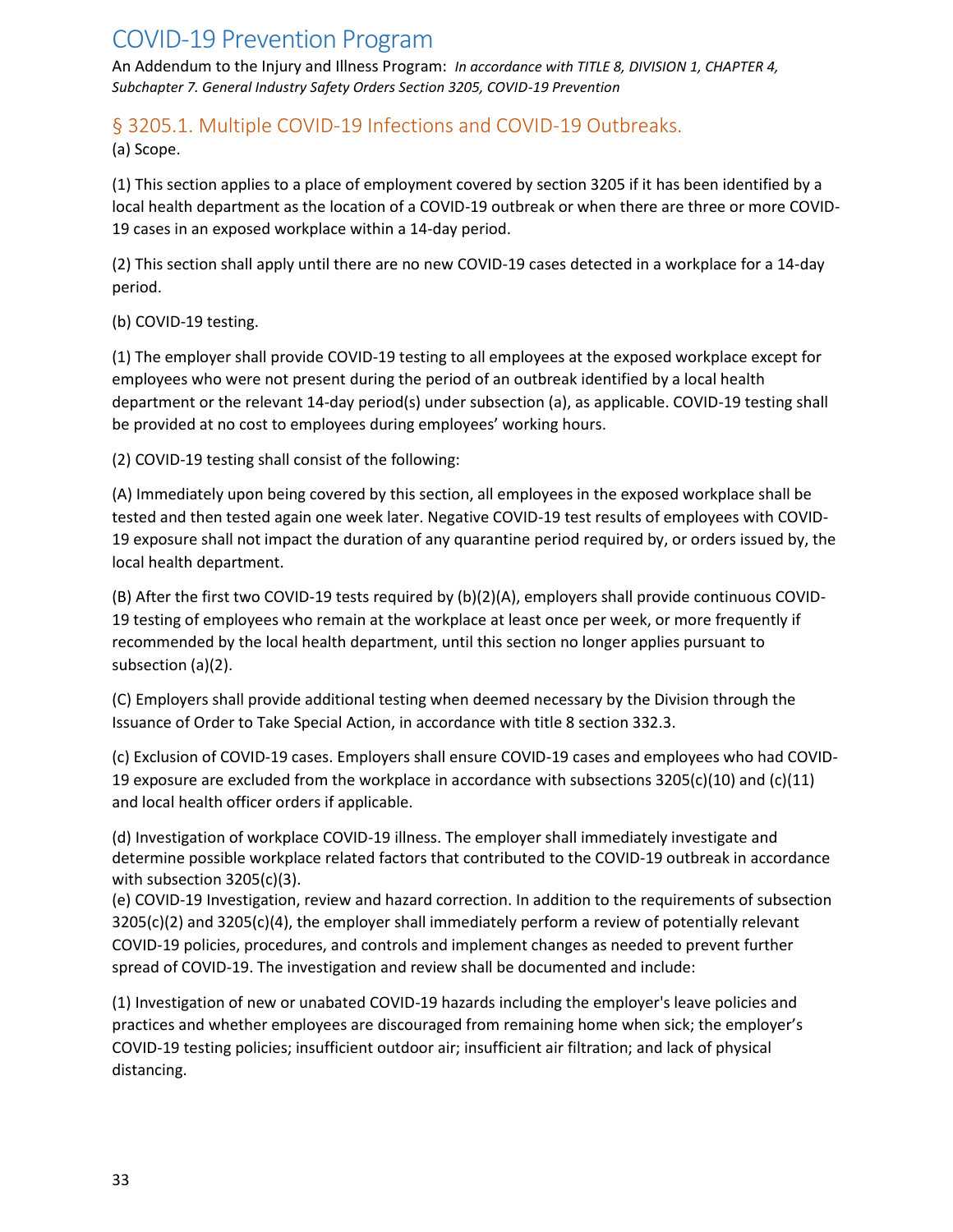An Addendum to the Injury and Illness Program: *In accordance with TITLE 8, DIVISION 1, CHAPTER 4, Subchapter 7. General Industry Safety Orders Section 3205, COVID-19 Prevention*

(2) The review shall be updated every thirty days that the outbreak continues, in response to new information or to new or previously unrecognized COVID-19 hazards, or when otherwise necessary.

(3) The employer shall implement changes to reduce the transmission of COVID-19 based on the investigation and review required by subsections (e)(1) and (e)(2). The employer shall consider moving indoor tasks outdoors or having them performed remotely, increasing outdoor air supply when work is done indoors, improving air filtration, increasing physical distancing as much as possible, respiratory protection, and other applicable controls.

(f) Notifications to the local health department.

(1) The employer shall contact the local health department immediately but no longer than 48 hours after the employer knows, or with diligent inquiry would have known, of three or more COVID-19 cases for guidance on preventing the further spread of COVID-19 within the workplace.

(2) The employer shall provide to the local health department the total number of COVID-19 cases and for each COVID-19 case, the name, contact information, occupation, workplace location, business address, the hospitalization and/or fatality status, and North American Industry Classification System code of the workplace of the COVID-19 case, and any other information requested by the local health department. The employer shall continue to give notice to the local health department of any subsequent COVID-19 cases at the workplace.

(3) Effective January 1, 2021, the employer shall provide all information to the local health department required by Labor Code section 6409.6.

*Note: Authority cited: Section 142.3, Labor Code. Reference: Sections 142.3 and 144.6, Labor Code.*